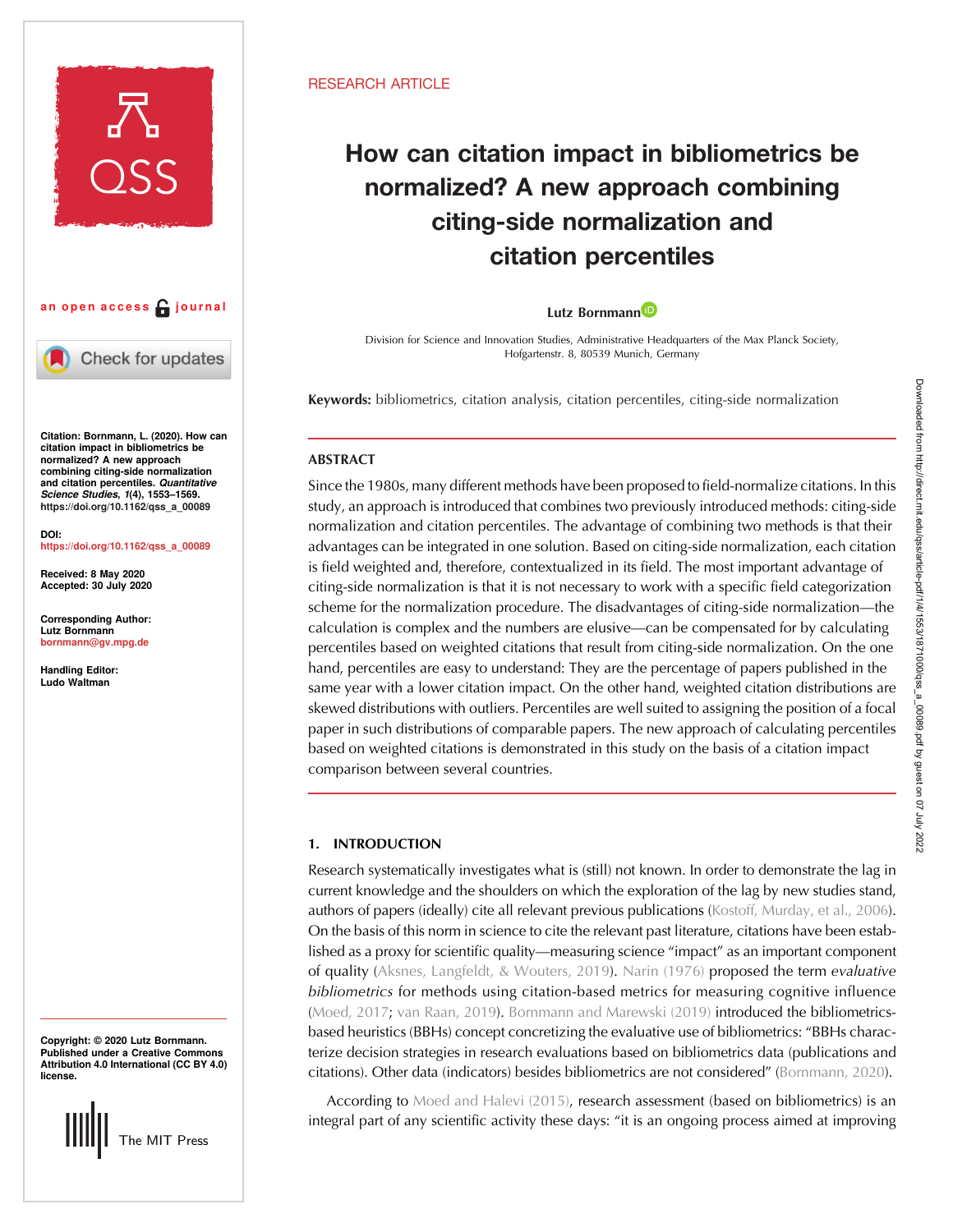the quality of scientific/scholarly research. It includes evaluation of research quality and measurements of research inputs, outputs, and impacts, and embraces both qualitative and quantitative methodologies, including the application of bibliometric indicators and peer review" (p. 1988). Current research evaluation processes concern single researchers ([Bornmann & Marx, 2014\)](#page-13-0), research groups, institutions, organizations ([Bornmann, Bowman, et al., 2014\)](#page-13-0), and countries ([Leydesdorff, Wagner, & Bornmann, 2014](#page-14-0)). Since the beginning of the 20th century, annually produced international university rankings have become more and more popular ([Vernon,](#page-15-0) [Balas, & Momani, 2018\)](#page-15-0).

The analysis of citations is at the core of bibliometrics: "citation impact is an important indicator of scientific contribution because it is valid, relatively objective, and, with existing data-bases and search tools, straightforward to compute" [\(Nosek, Graham, et al., 2010](#page-15-0), p. 1292). The problem of citation analysis is, however, that fields differ in their publication, citation, and authorship practices [\(Waltman & van Eck, 2013b\)](#page-15-0). [Crespo, Li, and Ruiz-Castillo \(2013\)](#page-14-0) estimated that 14% of overall citation inequality can be attributed to field-specific differences in citation practices. These and similar findings from bibliometrics research make clear that the results of citation analyses from different fields cannot be compared. Whereas single publications and researchers can be compared within one field, this is not possible with universities and many research-focused institutions. For citation analyses in which cross-field comparisons are necessary, field-normalized citation impact indicators have been developed. Field normalization aims to remove the noise that traces back to the fields while maintaining the signal that reflects (true) performance differences ([Waltman & van Eck, 2019\)](#page-15-0). It is an indication of advanced bibliometrics to use "reliable statistics, e.g., corrections for differences in publication and citation practices between scientific disciplines" [\(van Raan, 2019](#page-15-0), p. 244).

Since the 1980s, many approaches have been developed in the scientometrics field to fieldnormalize citations. Although some approaches (e.g., the number of publications published by an institution that belongs to the 10% most frequently cited publications in the corresponding fields) could reach the status of quasistandards, each approach has its specific disadvantages. In this paper, an approach is introduced combining the advantages of two published approaches and smoothing their specific disadvantages. The first approach is citing-side normalization, whereby each single citation of a paper is field-normalized. The second approach is the citation percentile, which is the percentage of papers in a given set of papers with lower citation impact than the focal paper.

## 2. LITERATURE OVERVIEW: A SHORT HISTORY OF FIELD NORMALIZATION

Field normalization has a long tradition in bibliometrics. Literature overviews on the developments in the field can be found in [Mingers and Leydesdorff \(2015\)](#page-15-0), [Bornmann and Marx \(2015\)](#page-13-0), and [Waltman \(2016\).](#page-15-0) Field normalizations start from the basic premise that "not all citations are equal. Therefore, normalization can be seen as a process of benchmarking that is needed to enhance comparability across diverse scientists, fields, papers, time periods, and so forth" ([Ioannidis,](#page-14-0) [Boyack, & Wouters, 2016\)](#page-14-0). Many studies on field normalization either deal with technical issues (e.g., the development of improved indicator variants) or with the way fields should be defined for use in normalization (e.g., by using journal sets or human-based assignments; see [Wilsdon, Allen,](#page-16-0) [et al., 2015](#page-16-0)). One of the earliest attempts in bibliometrics to field-normalize citations was made by [Schubert and Braun \(1986\)](#page-15-0) and [Vinkler \(1986\).](#page-15-0) They proposed to calculate the average citation rate for a journal or field and to use this reference score to field-normalize (single) papers published in the journal or field (by dividing the citation counts of every single papers by the reference score). The resulting metric was named the relative citation rate (RCR) by [Schubert and Braun \(1986\).](#page-15-0)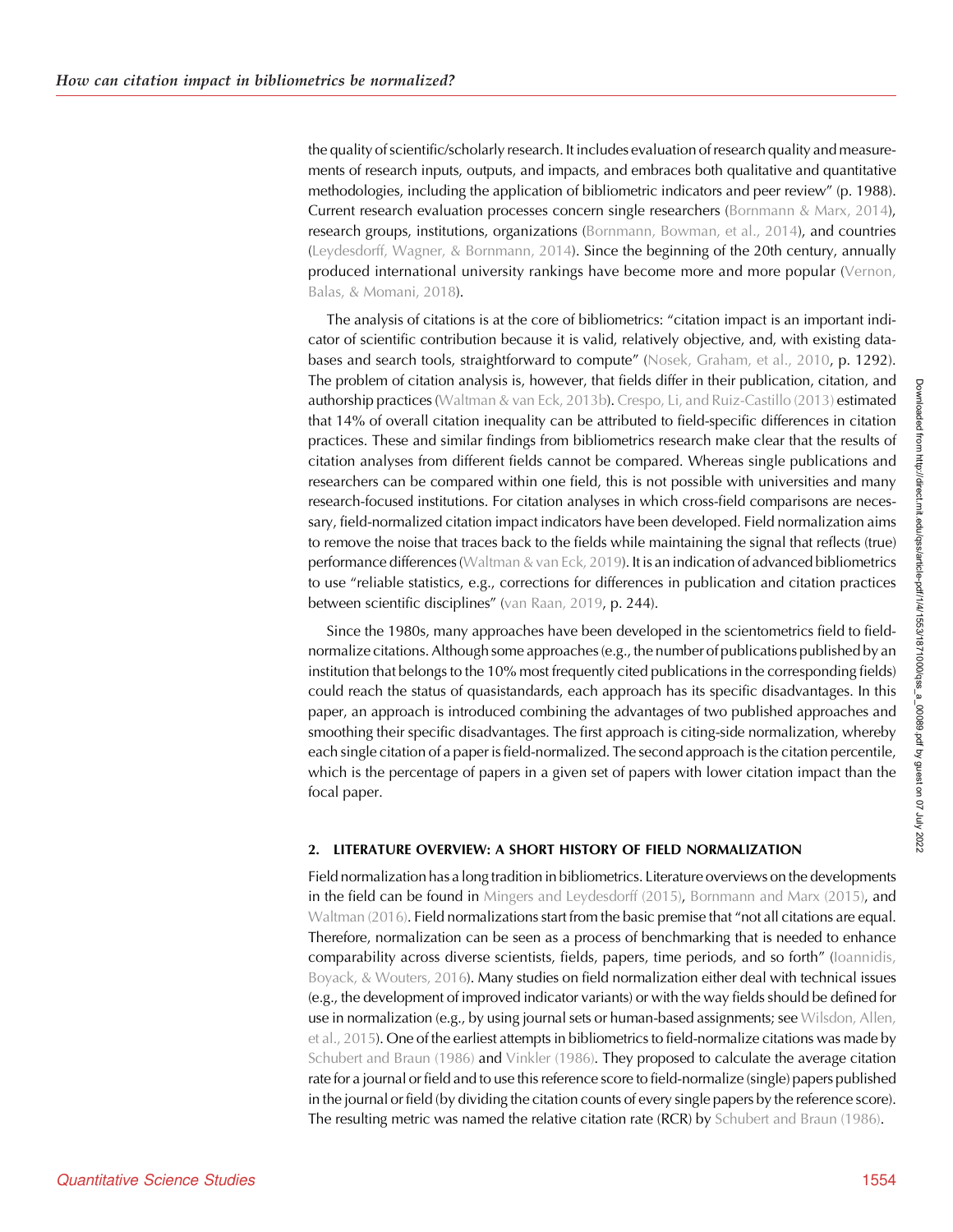Since its introduction, the RCR has been criticized for its use of the arithmetic average in the normalization. The arithmetic average should not be used as a measure of central tendency for skewed citation data. According to [Glänzel and Moed \(2013\)](#page-14-0), "the mean should certainly not be used if the underlying distribution is very skewed, and has a long tail" (p. 383). The fact that arithmetic averages of citation data and, thus, field normalized citation scores are sensitive to outliers has been named by [van Raan \(2019\)](#page-15-0) as the Göttingen effect: "In 2008, a paper published by a researcher of the University of Göttingen became extremely highly cited, many thousands of times a year, within a very short time … As a result, for several years after this publication, Göttingen achieved a very high position in … [university] rankings" (p. 260).

To deal with the problem of skewed distributions in field normalization, [McAllister, Narin, and](#page-14-0) [Corrigan \(1983,](#page-14-0) p. 207) already proposed in the 1980s that percentiles should be used for citation data:

the pth percentile of a distribution is defined as the number of citations  $X_p$  the percent of papers receiving  $X_p$  such that or fewer citations is equal to p. Since citation distributions are discrete, the pth percentile is defined only for certain  $p$  that occur in the particular distribution of interest. Thus we would say that a 1974 physiology paper receiving one citation falls in the 18th percentile of the distribution. This means that 82 percent  $(100 - 18)$  of all 1974 U.S. physiology papers received more than one citation. For any paper in the 18th percentile of any subject area citation distribution, 18 percent of the papers performed at a level less than or equal to the particular paper, and 82 percent of the papers in the subject area outperformed the particular paper.

For [Schreiber \(2013\)](#page-15-0) "percentiles … have become a standard instrument in bibliometrics" (p. 822) in current bibliometrics. Percentiles are recommended in the Leiden manifesto which includes 10 principles to guide research evaluation ([Hicks, Wouters, et al., 2015](#page-14-0)). The most recent field-normalizing percentile approach has been published by [Bornmann and Williams \(2020\)](#page-14-0).

One of the biggest challenges in field normalizing citations is the selection of the system categorizing papers to fields. The overview by [Sugimoto and Weingart \(2015\)](#page-15-0) shows that existing systems emphasize cognitive, social, or institutional orientations of fields to a different extent. Various field categorization schemes are in use to normalize citations and there exists no standard use in bibliometrics. The most frequently used schemes are multidisciplinary schemes that span all fields [\(Sugimoto & Weingart, 2015;](#page-15-0) [Wang & Waltman, 2016](#page-16-0)). These schemes are typically based on journal sets: the Web of Science (WoS) subject categories of Clarivate Analytics and the Scopus subject areas of Elsevier. The use of journal sets can be justified quite well: according to [Milojevic](#page-14-0) [\(2020,](#page-14-0) p. 184) "journals often serve as anchors for individual research communities, and new journals may signify the formations of disciplines." Each journal is a well-crafted folder sustained by editors, reviewers, and authors who usually know and use that outlet. Authors typically direct their manuscripts in an informed way to reach the appropriate audience for the content and argument.

There are two problems with these schemes, however, which is why [Waltman and van Eck](#page-15-0) [\(2012\)](#page-15-0) proposed a new method for algorithmically constructing classification systems (see also [Boyack & Klavans, 2010\)](#page-14-0): (a) Because journals publish many different papers, journals are usually assigned to more than one category; and (b) journal sets represent broad fields which is why papers from specific fields might be misclassified (see [Strotmann & Zhao, 2010](#page-15-0)). The results by [Shu, Julien, et al. \(2019\)](#page-15-0) reveal that about half of the papers published in a journal are not from the field to which the journal has been assigned.

The system proposed by [Waltman and van Eck \(2012\)](#page-15-0) is based on citation relations between single publications. The advantages of the system are that (a) it assigns single publications (and not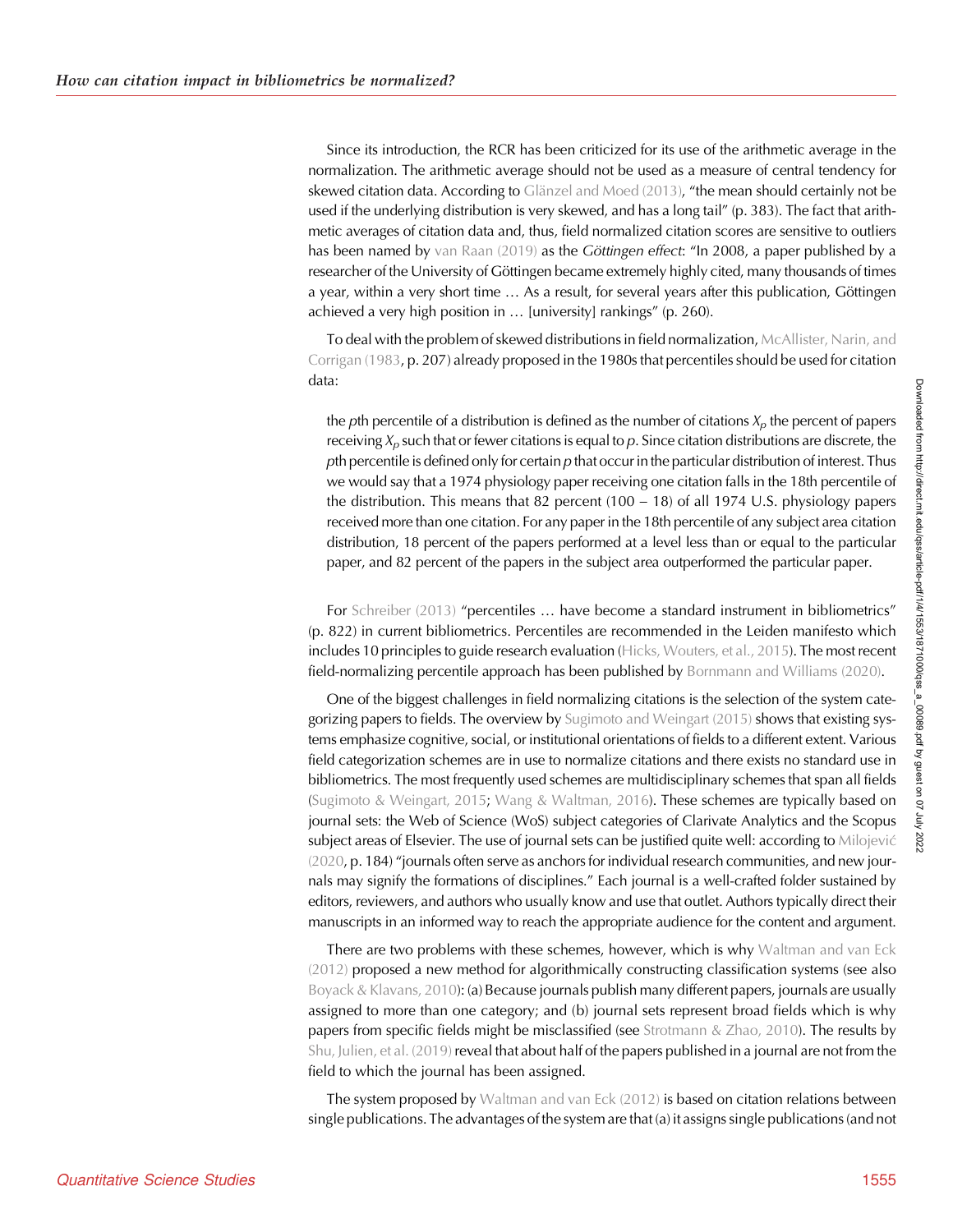journals) to fields and (b) it provides a fine-grained categorization scheme of publications. [Ruiz-](#page-15-0)[Castillo and Waltman \(2015\)](#page-15-0) demonstrate the use of the system for field normalization. The system, however, has not remained without criticism: because

"fields" are algorithmic artifacts, they cannot easily be named (as against numbered), and therefore cannot be validated. Furthermore, a paper has to be cited or contain references in order to be classified, since the approach is based on direct citation relations … However, algorithmically generated classifications of journals have characteristics very different from content-based (that is, semantically meaningful) classifications … The new Leiden system is not only difficult to validate, it also cannot be accessed or replicated from outside its context of production in Leiden (Leydesdorff & Milojević[, 2015,](#page-14-0) p. 201).

As the recent results by [Sjögårde, Ahlgren, and Waltman \(2020\)](#page-15-0) show, at least the labeling problem of the fields can be solved.

Another critical point is that the field assignments based on citation relations change with new citations. The approach does not lead to stable results, and it is elusive why the field assignment of a paper should change. Further critical remarks can be found in [Haunschild, Schier, et al. \(2018\)](#page-14-0). Based on the critique of the system proposed by [Waltman and van Eck \(2012\)](#page-15-0), [Colliander and](#page-14-0) [Ahlgren \(2019\)](#page-14-0) introduced an item-oriented approach that avoids clustering, but uses publicationlevel features to estimate subject similarities. The empirical comparison of this approach with standard approaches in bibliometrics by the authors revealed promising results. Future independent studies will demonstrate whether these first positive results can be confirmed.

As an alternative to multidisciplinary schemes, monodisciplinary schemes have been proposed for field normalization. The advantages of these schemes are that papers are usually assigned to a single research field and human indexers (field experts or authors of papers) assign the relevant field to a paper intellectually [\(Bornmann, Marx, & Barth, 2013](#page-13-0)). In recent years, studies have used dif-ferent monodisciplinary schemes to field-normalize citations in certain fields: [Bornmann and](#page-14-0) [Wohlrabe \(2019\)](#page-14-0) used *Journal of Economic Literature classification* (JEL) codes in economics, [Bornmann, Schier, et al. \(2011\)](#page-14-0) and [Bornmann and Daniel \(2008\)](#page-13-0) used Chemical Abstracts (CA) sections in chemistry and related areas, [Radicchi and Castellano \(2011\)](#page-15-0) used Physics and Astronomy Classification Scheme (PACS) codes in physics and related areas, and [Smolinsky and](#page-15-0) [Lercher \(2012\)](#page-15-0) used the MathSciNet's Mathematics Subject Classification (MSC) system in mathematics. The disadvantages of monodisciplinary schemes are that they are restricted to single fields and the assignments by the indexers may be affected by subjective biases.

One problem that affects many field classification systems (mono- and multidisciplinary) is that they exhibit different aggregation levels, and it is not clear which level should be used to field-normalize citations ([Waltman & van Eck, 2019;](#page-15-0) [Wouters, Thelwall, et al., 2015](#page-16-0)). In bibliometrics, different results and opinions have been published as to whether an aggregation level change has any (significant) influence on the field-normalized scores: [Zitt, Ramanana-Rahary,](#page-16-0) [and Bassecoulard \(2005\)](#page-16-0) report a lack of stability of these scores; [Colliander and Ahlgren \(2011\)](#page-14-0) arrive at another conclusion. [Wang \(2013\)](#page-16-0) holds the opinion that "normalization at finer level is still unable to achieve its goal of improving homogeneity for a fairer comparison" (p. 867).

#### 3. CITING-SIDE NORMALIZATION

The literature overview in section 2 has shown that there are many problems with field normalization in bibliometrics and it has not yet been possible to establish a standard. One can expect that some problems will remain unsolved without finding a perfect solution. For example, it will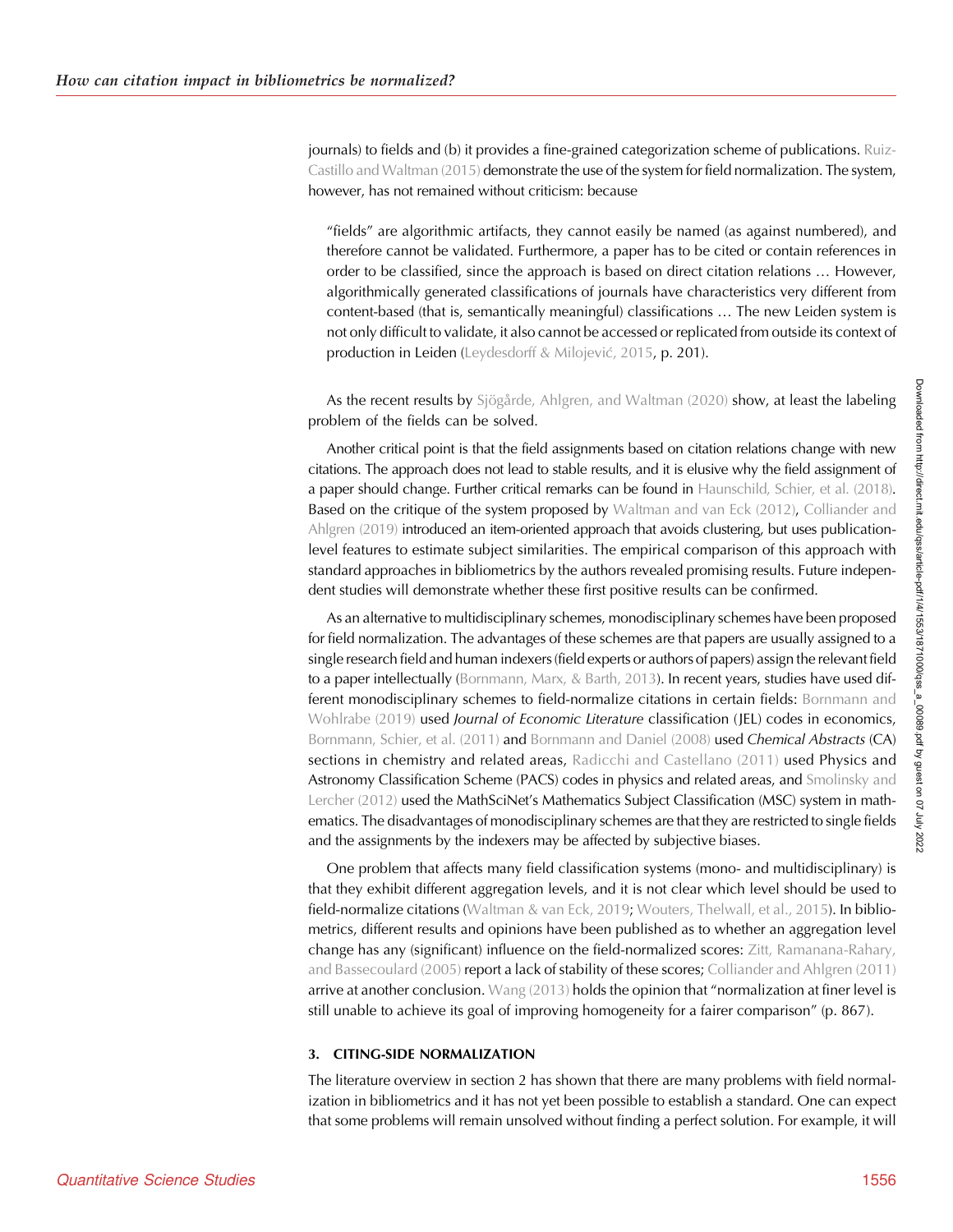remain a normative decision as to which field categorization scheme is used (and on what level). Independently of the system that is used, fields are not isolated and research based on betweenfield collaborations is common (loannidis et al., 2016). "With the population of researchers, scientific literature and knowledge ever growing, the scientific endeavour increasingly integrates across boundaries" ([Gates, Ke, et al., 2019](#page-14-0), p. 34). According to [Waltman and van Eck \(2013a\)](#page-15-0), "the idea of science being subdivided into a number of clearly delineated fields is artificial. In reality, boundaries between fields tend to be rather fuzzy" (p. 700).

A possible solution to these problems might be to avoid the use of field categorization schemes ([Bornmann, Marx, et al., 2013\)](#page-13-0), clustering [\(Waltman & van Eck, 2012](#page-15-0)), and similarity approaches ([Colliander & Ahlgren, 2019](#page-14-0)), and for each focal paper (that is assessed) to manually search some papers for comparison that are thematically similar [\(Kostoff, 2002;](#page-14-0) [Waltman, 2016\)](#page-15-0). This solution corresponds to the judgement by [Hou, Pan, et al. \(2019\)](#page-14-0) that field normalization cannot be solved by statistical techniques. The manual collection of papers for the comparison with a focal paper might be possible in the evaluation of small sets of papers; however, it is not practicable for large sets (e.g., all papers published by a university over several years). Furthermore, one needs experts from the fields to find the papers for comparison.

Another solution that can be applied to large sets of papers is not to normalize citation impact based on expected citations from the reference sets, but to normalize single citations directly. So-called citing-side field normalizing approaches have been proposed in recent years that normalize each single citation of a focal paper. [van Raan \(2014\)](#page-15-0) sees these "field-independent normalization procedures" (p. 22) as an important and topical issue in bibliometrics. The simplest procedure is to divide each citation by the number of cited references of the citing paper. The use of the number of cited references is intended to reflect the disciplinary context of the citing paper and to standardize the citation field specifically. It is a decisive advantage of citing-side normal-ization that it "does not require a field classification system" [\(Waltman & van Eck, 2013a,](#page-15-0) p. 700). Citing-side normalization, thus, solves the problem with the selection of a field-categorization scheme by refraining from it.

Citing-side normalization might be a reasonable approach for citation analysis, as the goal of field normalization is the normalization of citation impact (see [Waltman, van Eck, et al., 2013\)](#page-15-0). Given the different directions of the two basic field normalization approaches, citing-side approaches are more focused on the aim of field normalization than approaches that are based on reference sets on the cited side: Citing-side approaches normalize each single citation of a focal paper. [Bornmann and Marx \(2015\)](#page-13-0) demonstrated the problem of field normalization based on cited-side normalization by using the well-known paper by Hirsch  $(2005)$  on the h-index as an example. This paper is a typical bibliometrics paper (it introduces a new indicator based on publication and citation data), but receives citations from many fields (not only from the bibliometrics field). If a focal paper is attractive for authors publishing in other fields with high citation density, it has an advantage over another focal paper that is not as attractive for these fields. Although both focal papers might belong to the same field (viewed from the cited-side perspective), they have different chances of being cited.

The paper by [Hirsch \(2005\)](#page-14-0) is concerned with another "problem" (for field normalization): It was published in the Proceedings of the National Academy of Sciences of the United States of America. This is a multidisciplinary journal and is assigned to another journal set than most of the papers published in bibliometrics (which are assigned to library and information science). Thus, by using journal sets as a field categorization scheme, the paper would not be compared with its "true" reference papers, but with various papers from many different fields, which are usually published in multidisciplinary journals. An appropriate reference set for this paper would be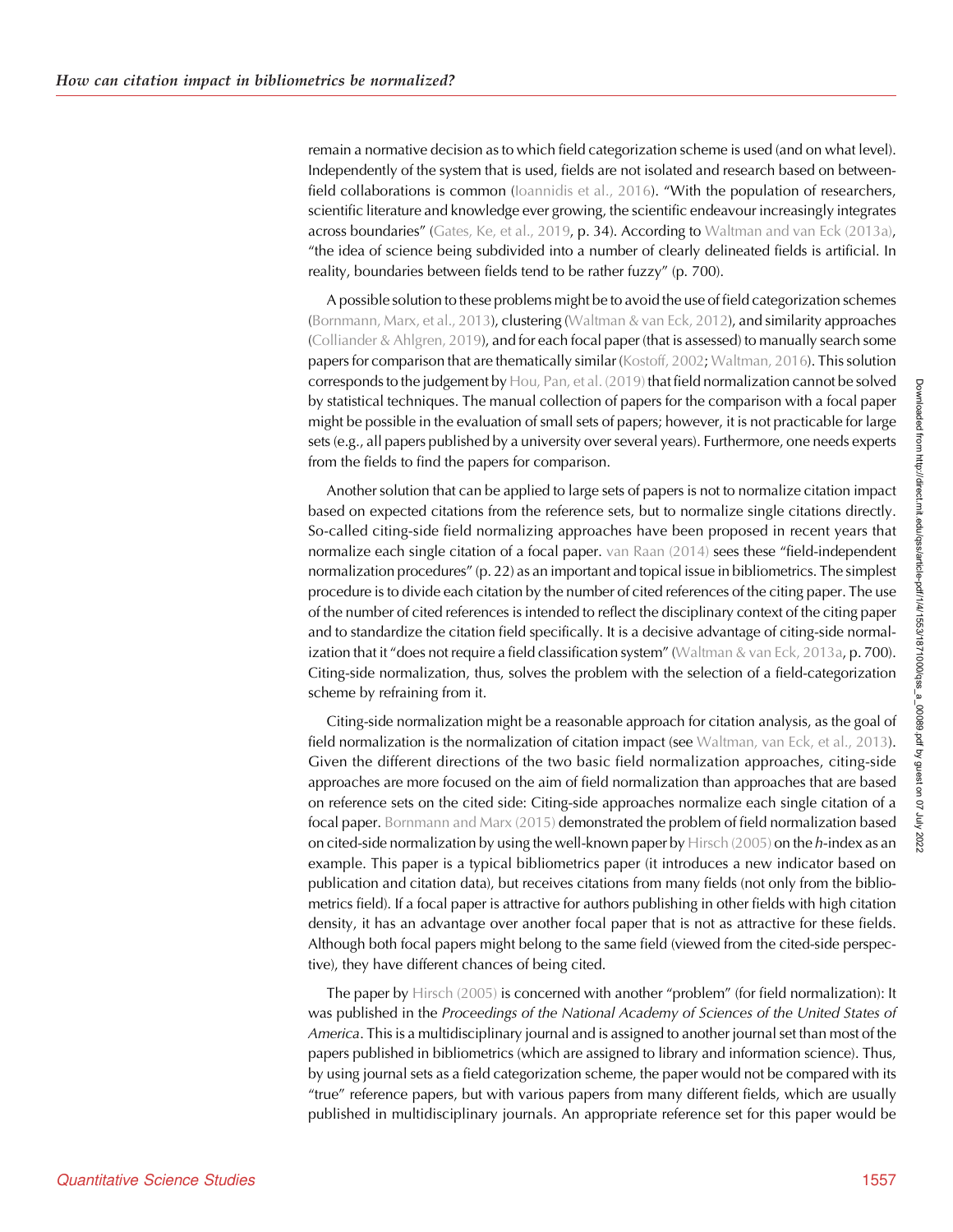all papers published in journals in the library and information science set. If one decides to manually collect the reference papers for comparison (see above), the ideal reference set for the paper by [Hirsch \(2005\)](#page-14-0) would consist of all papers publishing a variant of the  $h$ -index or all papers having introduced an indicator combining the number of publications and the number of citations in a single number.

The idea of citing-side normalization has been introduced by [Zitt and Small \(2008\)](#page-16-0). They proposed a modification of the Journal Impact Factor (JIF) by fractional citation weighting. The JIF is a popular journal metric that is published in the Journal Citation Reports by Clarivate Analytics. The indicator measures the average citation rate of papers published in a journal within 1 year. Citingside normalization is also named as source normalization, fractional counting of citations, or a priori normalization [\(Waltman, 2016;](#page-15-0) [Waltman & van Eck, 2013a\)](#page-15-0). The method focuses on the citation environment of single citations and weights each citation depending on its citation environment: A citation from a field with high citation density (on average, authors in these fields include many cited references in their papers) receives a lower weight than a citation from a field with low citation density (on average, authors in these fields include only a few cited references in their papers). The basic idea of the method is as follows: Each citation is adjusted for the number of references in the citing publication or in the citing journal (as a representative for the entire field). In the recent decade, some variants of citing-side indicators have been published ([Waltman, 2016;](#page-15-0) [Waltman & van Eck, 2013a](#page-15-0)). These variants are pre-sented in the following based on the explanations by [Bornmann and Marx \(2015\)](#page-13-0).

$$
SNCS1 = \sum_{i=1}^{c} \frac{1}{ai}
$$
 (1)

The first variant has been named SNCS1 (Source Normalized Citation Score 1). In the formula,  $a_i$  is the average number of linked references in those publications that appeared in the same journal and in the same publication year as the citing publication i. Linked references are the part of cited references that refers to papers from journals covered by the citation index (e.g., WoS or Scopus). The limitation to linked references (instead of all references) is intended to prevent a situation in which fields that frequently cite publications are not indexed in WoS are disadvan-taged (see [Marx & Bornmann, 2015\)](#page-14-0). The calculation of the average number of linked references in SNCS1 is restricted to certain referenced publication years. Imagine a focal paper published in 2008 with a citation window covering a period of 4 years (2008 to 2011). In this case, every citation of the focal paper is divided by the average number of linked references to the four previous years. In other words, a citation from 2010 is divided by the linked cited references from the period 2007 to 2010. This restriction to recent publication years is designed to prevent fields that cite rather older literature from being disadvantaged in the normalization [\(Waltman &](#page-15-0) [van Eck, 2013b\)](#page-15-0).

$$
SNCS2 = \sum_{i=1}^{c} \frac{1}{ri}
$$
 (2)

SNCS2 is the second variant of citing-side indicators. Here, each citation is divided by the number of linked cited references in the citing publication. Therefore, the journal perspective is not considered in this variant. The selection of the reference publication years is analogous to SNCS1.

$$
SNCS3 = \sum_{i=1}^{c} \frac{1}{piri}
$$
 (3)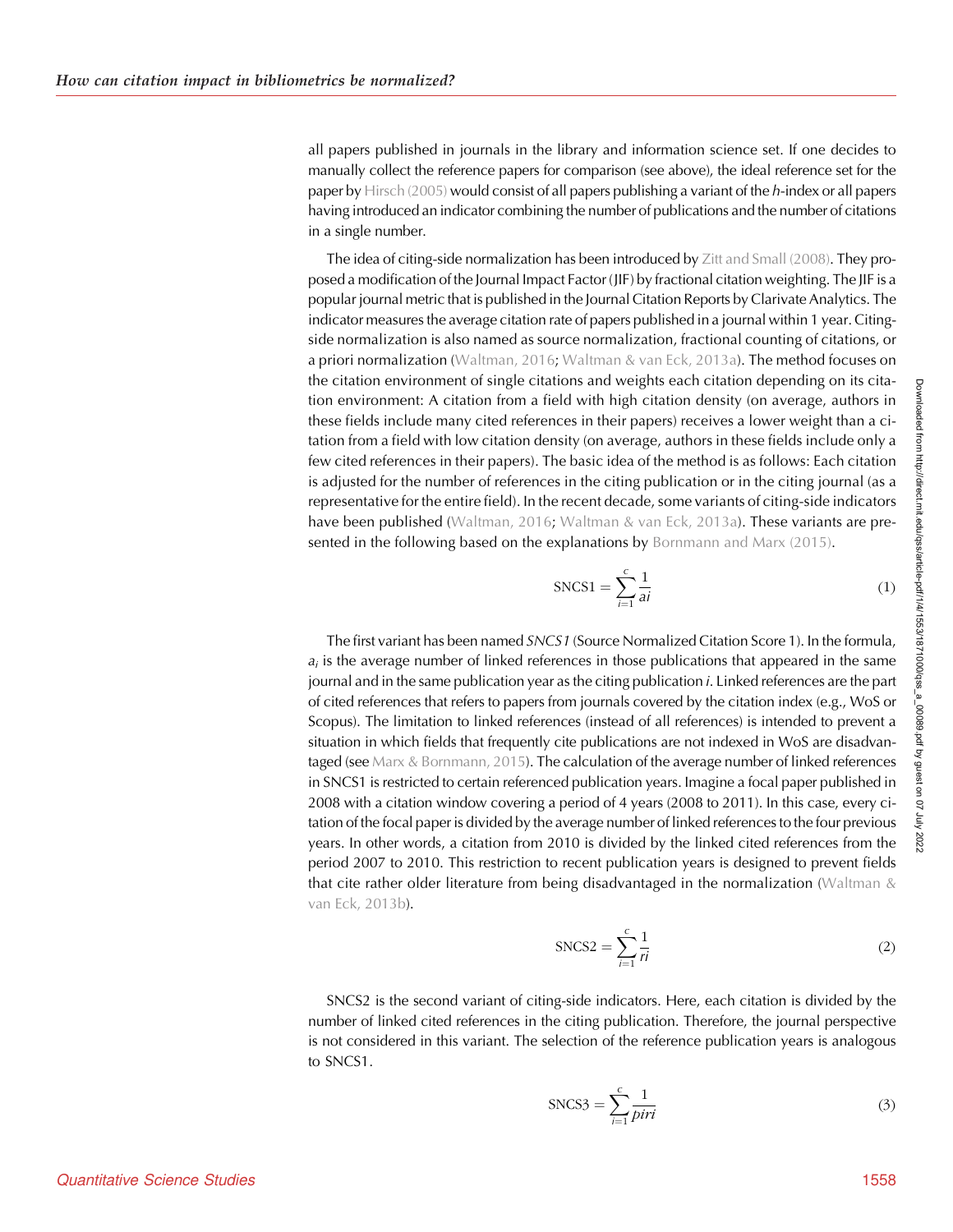SNCS3 is a combination of SNCS1 and SNCS2.  $r_i$  is equally defined as in SNCS2.  $p_i$  is the share of papers that contain at least one linked cited reference among the following papers: from the same journal and publication year as the citing paper *i*. The selection of the referenced publication years is analogous to SNCS1 and SNC2.

Whereas [Leydesdorff, Radicchi, et al. \(2013\)](#page-14-0) concluded that cited-side normalization outperforms citing-side normalization, the empirical results of [Waltman and van Eck \(2013a\)](#page-15-0) and [Bornmann and Marx \(2015\)](#page-13-0) demonstrated that citing-side normalization is more successful in field-normalizing citation impact than cited-side normalization. Therefore, it seems reasonable for reaching the goal of field normalization to weight each citation "based on the referencing behavior of the citing publication or the citing journal" ([Waltman & van Eck, 2013a](#page-15-0), p. 703). The comparison of the three citing-side approaches by [Waltman and van Eck \(2013b,](#page-15-0) p. 842) revealed that

SNCS(2) should not be used. Furthermore, the SNCS(3) approach appears to be preferable over the SNCS(1) approach. The excellent performance of the SNCS(3) approach in the case of classification system C … suggests that this approach may be especially well suited for fine-grained analyses aimed for instance at comparing researchers or research groups active in closely related areas of research.

The results by [Bornmann and Marx \(2015\)](#page-13-0), however, did not reveal these large differences between the three indicator variants.

Cited-side normalization is frequently confronted with the problem that the used field categorization scheme assigns papers to more than one field. Thus, it is necessary to consider these multiple assignments in the calculation of field-normalized indicators (see [Waltman, van Eck,](#page-15-0) [et al., 2011](#page-15-0)). As multiple assignments are not possible with citing-side normalization, this problem is no longer existent—a further decisive advantage of the approach.

# 4. PURPOSE OF THE STUDY—THE COMBINATION OF CITING-SIDE NORMALIZATION AND CITATION PERCENTILES

In section 3, the advantages of field normalization using citing-side approaches have been demonstrated based on the previous literature. Although these advantages have been reported in several papers over many years, these approaches have not been established as standard indicators in (applied) bibliometrics. For example, the Leiden Ranking (see [https://www.leidenranking](https://www.leidenranking.com) [.com](https://www.leidenranking.com)) does not consider citing-side indicators, but percentile-based cited-side indicators. One important reason for the avoidance of citing-side indicators might be that these indicators are more complicated to understand (and explain) than many cited-side indicators and indicators that are not based on field normalization. The results by [Hammarfelt and Rushforth \(2017\)](#page-14-0) show that "simple and well-established indicators, like the JIF and the h-index, are preferred" (pp. 177–178) when indicators are used in practice. [Jappe, Pithan, and Heinze \(2018\)](#page-14-0) similarly wrote that "the journal impact factor (JIF) … and the Hirsch Index (h-index or HI) … have spread widely among research administrators and funding agencies over the last decade." According to the [University of](#page-15-0) [Waterloo Working Group on Bibliometrics \(2016\)](#page-15-0), "there is often a demand for simple measures because they are easier to use and can facilitate comparisons" (p. 2).

This study is intended to propose a field normalization approach that combines citing-side normalization and citation percentiles. The advantage of the combination lies in the abandonment of a field classification system (by using citing-side normalization) and the realization of field normalized scores (percentiles) that are relatively simple to understand and being applied in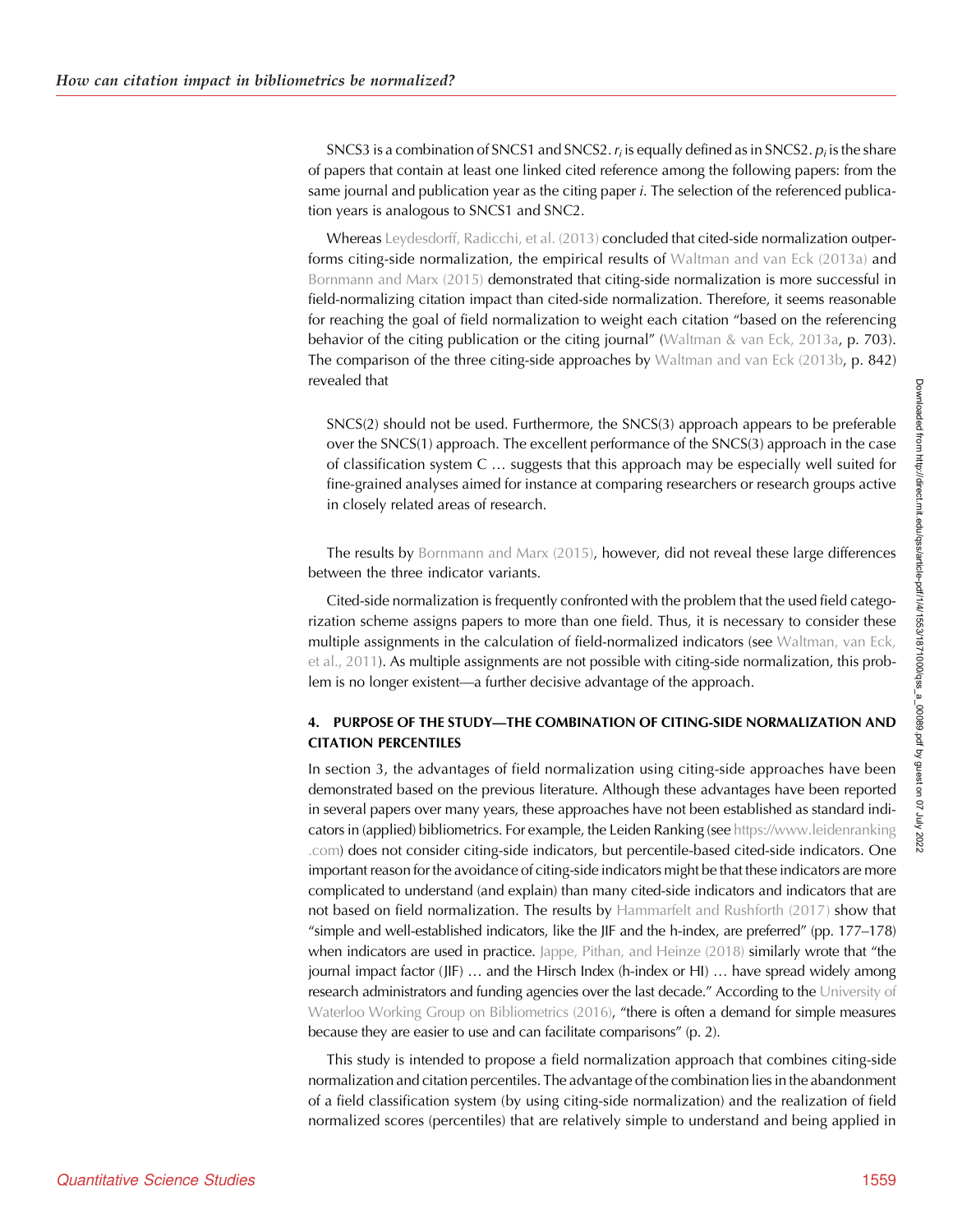research evaluation. In the first step of the approach, weighted citation counts are calculated based on the formula (see above) presented by [Waltman and van Eck \(2013a\)](#page-15-0). In this study, the SNCS3 is used, as [Waltman and van Eck \(2013b\)](#page-15-0) recommended its use (based on their empirical results). However, the approach is not bound to this SNCS variant. In the second step, the percentile approach proposed by [Bornmann and Williams \(2020\)](#page-14-0) is used to calculate citation percentiles based on SNCS3. In this step, too, it is possible to use another percentile approach such as those proposed by [Bornmann, Leydesdorff, and Mutz \(2013\)](#page-13-0) or [Bornmann and Mutz](#page-13-0) [\(2014\)](#page-13-0). This study prefers the approach by [Bornmann and Williams \(2020\)](#page-14-0), because the authors point out the advantages of their approach over previous approaches.

[Bornmann and Williams \(2020\)](#page-14-0) calculated cumulative frequencies in percentages (CPs) as demonstrated in Table 1 based on the size-frequency distribution ([Egghe, 2005](#page-14-0)) to receive citation percentiles. The table shows the citation counts and SNCS3 for 24 fictitious papers. For example, there are five papers in the set with 12 citations and a weighted citation impact of 0.45 each. Note that not all papers with five citations have an SNCS3 score of 0.45 and vice versa. For the indicator  $CP$ -EX<sub>WC</sub> (the subscript WC stands for weighted citations), the first percentage (for papers with 1 citation) is set at 0. The calculation of the cumulative percentage starts in the second row with the percentage of the lowest citation count (16.67%). By setting the first row to zero,  $\text{CP-}\text{EX}_{\text{WC}}$  measures exactly the percentage of papers with lower citation impact in the set of papers. For example,  $CP\text{-}EX_{\text{WC}} = 95.83$  means that exactly 95.83% of the papers in the set of 24 papers received a citation impact—measured by SNCS3—that is below the weighted citation impact of 4.51. 16.67% of the papers received less impact than the weighted citations of 0.20.

CP-EX<sub>WC</sub> can be calculated for all papers in a database (e.g., all WoS papers) with SNCS3 scores included (or the scores based on another variant). Because (weighted) citation impact depends on the length of the citation window,  $CP$ -E $X_{WC}$  should be calculated based on all papers in 1 year (i.e., separated by publication years). With  $CP\text{-}EX_{WC}$  calculated using SNCS3, one receives a field-normalized indicator that is simple to understand—because the scores are

| Citations      | SNCS3<br>(rounded) | Number<br>of papers | Percentage | Cumulative percentage<br>$(CP-EX_{WC})$ |
|----------------|--------------------|---------------------|------------|-----------------------------------------|
| 1              | 0.00               | 4                   | 16.67      | 0                                       |
| $\overline{4}$ | 0.20               | 3                   | 12.50      | 16.67                                   |
| 15             | 0.37               | 1                   | 4.17       | 29.17                                   |
| 12             | 0.45               | 5                   | 20.83      | 33.33                                   |
| 7              | 0.48               | $\overline{2}$      | 8.33       | 54.17                                   |
| 17             | 0.67               | $\overline{2}$      | 8.33       | 62.50                                   |
| 25             | 1.16               | 3                   | 12.50      | 70.83                                   |
| 30             | 1.63               | 1                   | 4.17       | 83.33                                   |
| 22             | 2.17               | $\overline{2}$      | 8.33       | 87.50                                   |
| 6              | 4.51               | 1                   | 4.17       | 95.83                                   |
| Total          |                    | 24                  | 100.00     |                                         |

**Table 1.** Cumulative percentages (CP-EX<sub>WC</sub>) based on 24 fictitious papers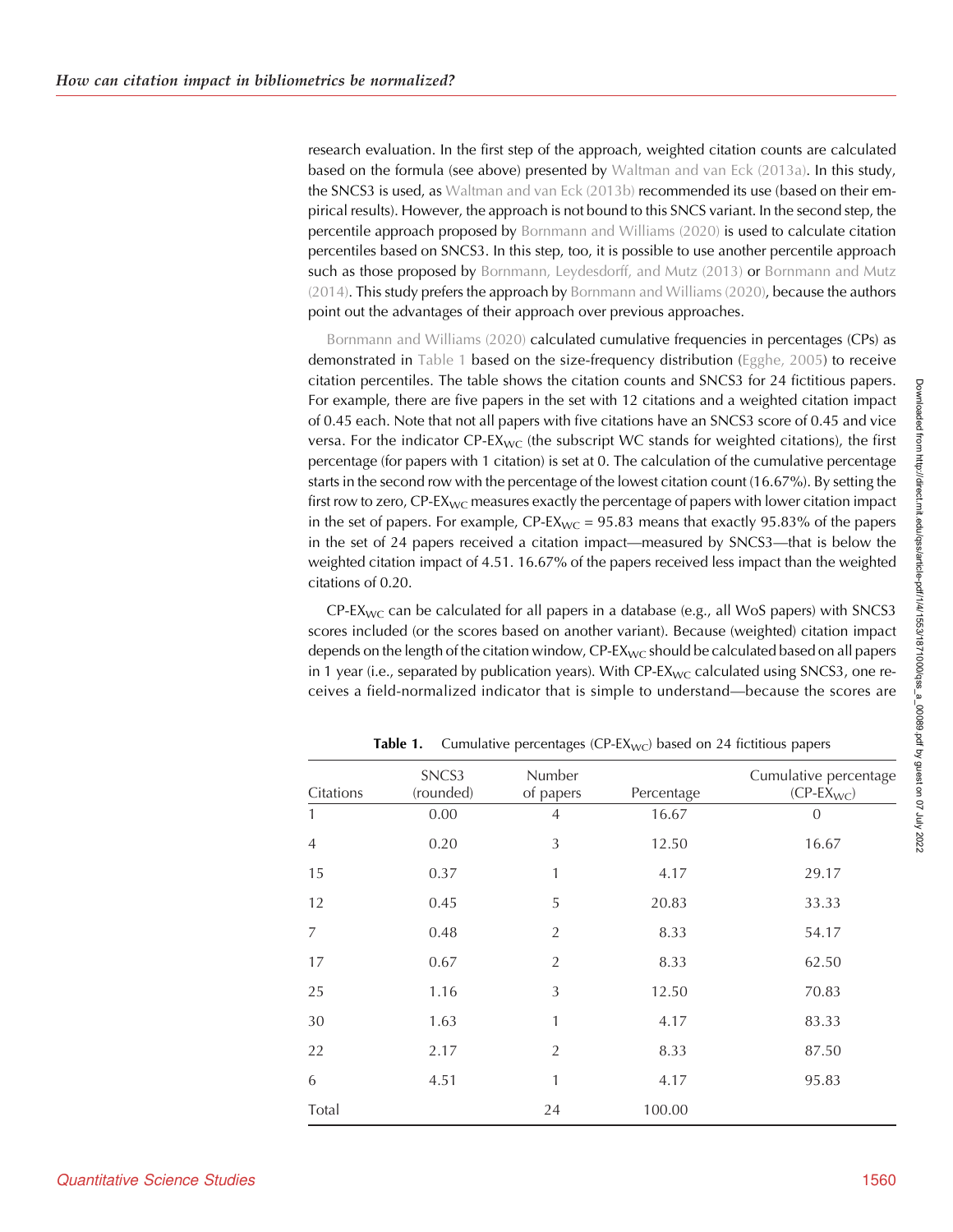<span id="page-8-0"></span>cumulative percentages—and it is based on an advantageous method of field normalization (see above). The definition of CP-EX<sub>WC</sub> for a focal paper is that  $x\%$  of papers published in the same year received a lower weighted citation impact than the focal paper. Weighted citation impact means that each citation of the focal paper is weighted by the citation behavior in its field. This definition is simple to understand, not only by bibliometric experts but also by laypersons.

As citation impact is dependent not only on the publication year but also on the document type of the cited publication (see, e.g., [Lundberg, 2007\)](#page-14-0), the CP-EX<sub>WC</sub> calculation should not only be separated by publication year, but also by document type. In this study, it was not necessary to consider the document type in the calculation, because only articles were included.

## 5. METHODS

The bibliometric data used in this paper are from an in-house version of the WoS used at the Max Planck Society (Munich, Germany). In this study, all papers are included from this database with the document type "article" and published between 2011 and 2015. The data set contains  $n =$ 7,908,584 papers; for  $n = 914,472$  papers no SNCS3 values are available in the in-house database. Thus, the study is based on  $n = 6.994,112$  papers. The SNCS3 scores and CP-EX<sub>WC</sub> values have been calculated as explained in the sections above. In the calculation of the SNCS3 indicator, we followed the procedure as explained by [Waltman and van Eck \(2013b\)](#page-15-0). Whereas [Waltman and van Eck \(2013b\)](#page-15-0), however, only included selected core journals from the WoS database in the SNCS3 calculation, the SNCS3 scores for the present study were calculated based on all journals in the WoS database.

# 6. RESULTS

Figure 1 shows the distribution of SNCS3 scores for 6 years using frequency distributions. It is clearly visible that the SNCS3 distributions are very skewed and characterized by outliers (articles with very high weighted citation impact).



Figure 1. Quantile plots ([Cox, 2005](#page-14-0)) of SNCS3 scores for papers published between 2011 and 2015.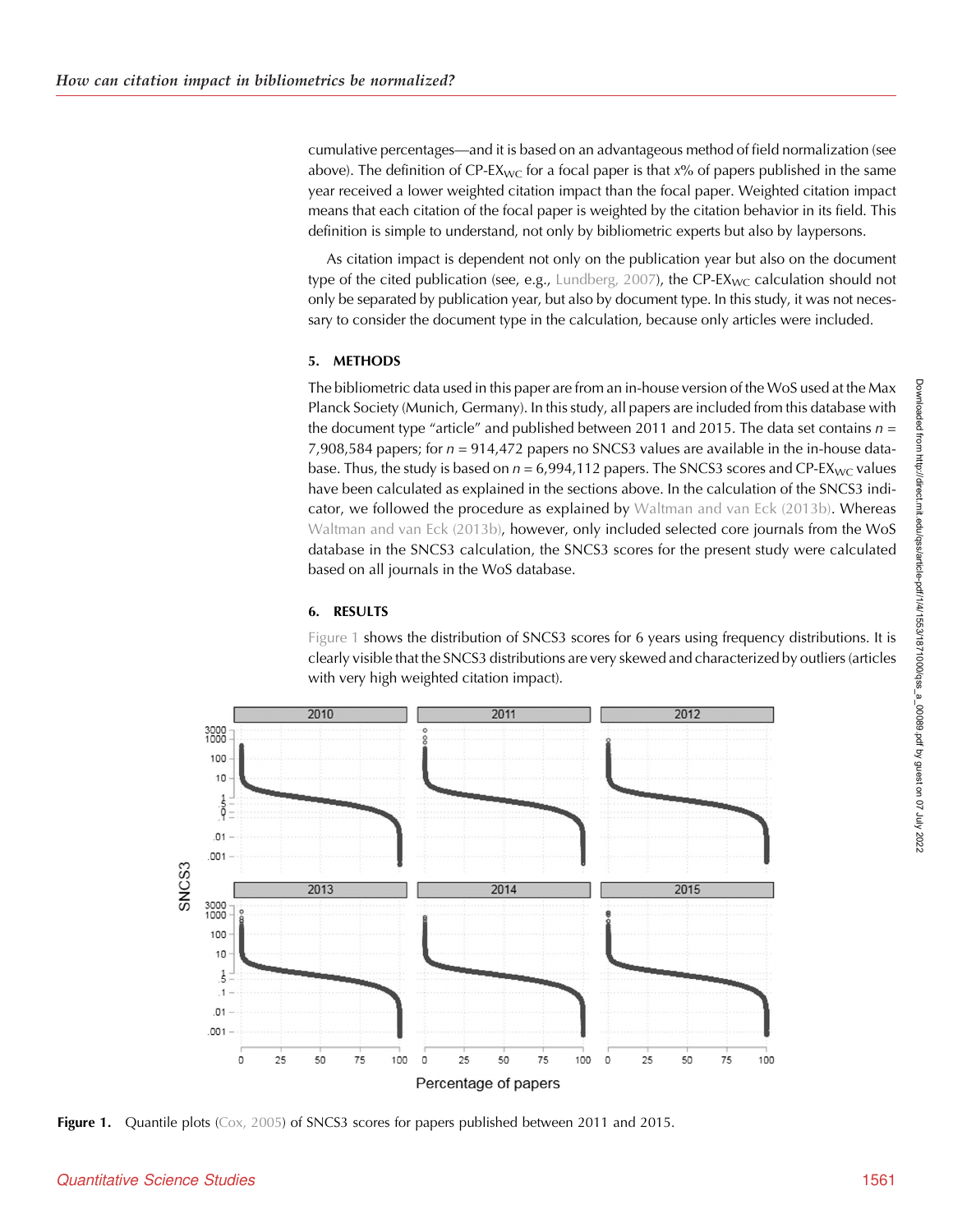Against the backdrop of these skewed distributions (despite citation weighting by citing-side normalization), it sounds reasonable (more than ever) to calculate percentiles based on SNCS3 scores. According to [Seglen \(1992\)](#page-15-0), skewed citation distributions "should probably be regarded as the basic probability distribution of citations, reflecting both the wide range of citedness values potentially attainable and the low probability of achieving a high citation rate" (p. 632). This basic probability distribution does not appear to be valid only for citation distributions, but also weighted citation distributions (based on SNCS3). Similar to citations, the SNCS3 indicator appears to follow the so-called "bibliometric laws" [\(de Bellis, 2009](#page-14-0), p. xxiv). This is a set of regularities working behind citation processes according to which a certain number of citations is related to the authors generating them (in their papers). The common feature of these processes (and similar processes based on the number of publications or text words) is an "amazingly steady tendency to the concentration of items on a relatively small stratum of sources" [\(de Bellis, 2009](#page-14-0), p. xxiv).

One of these regularities leading to skewed citation distributions might be (larger) quality differences between the research published in the papers [\(Aksnes et al., 2019](#page-13-0)). A second regularity might be the type of contribution made by the paper: For example, one can expect many more citations for methods papers than for papers contributing empirical results ([Bornmann,](#page-13-0) [2015;](#page-13-0) [van Noorden, Maher, & Nuzzo, 2014\)](#page-15-0). A third regularity might be a cumulative advantage effect by which "already frequently cited [publications] have a higher probability of receiving even more citations" [\(van Raan, 2019,](#page-15-0) p. 239). According to [Ruocco, Daraio, et al. \(2017\)](#page-15-0), "Price's [Derek J. de Solla Price] assumption was that the papers to be cited are chosen at random with a probability that is proportional to the number of citations those same papers already have. Thus, highly cited papers are likely to gain additional citations, giving rise to the rich get richer cumulative effect."



Figure 2 shows the distribution of  $CP\text{-}EX_{\text{WC}}$  values for papers published between 2010 and 2015. Comparison of Figure 2 with [Figure 1](#page-8-0) reveals that the scores are no longer skewed.

Figure 2. Distribution of  $CP$ -EX<sub>WC</sub> values for papers published between 2010 and 2015.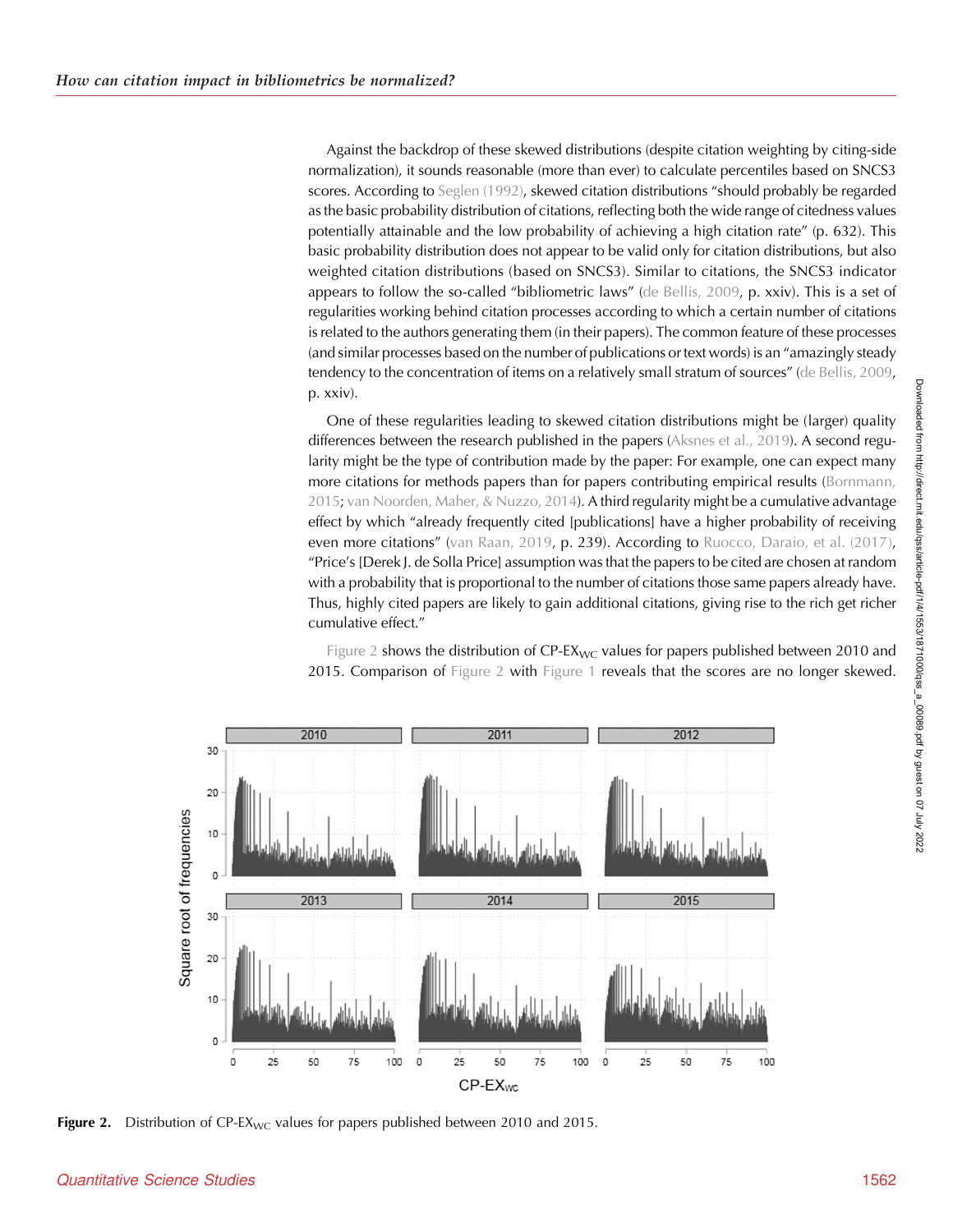<span id="page-10-0"></span>Papers with low citation impact (i.e., low CP- $EX_{WC}$  scores) are prevalent, but the distributions approximate a uniform distribution.

In this study, the proposed indicator  $\text{CP-EX}_{\text{WC}}$  has been exemplarily applied to publication and citation data of some countries: Switzerland, United Kingdom, United States, Germany, China, and Japan. The results are shown in Figure 3. The upper graph in the figure is based on full counting of the countries' papers. Thus, each paper contributes to the citation impact of a country with a weight of 1—independent of the additional number of countries involved. The score for a country shown in Figure 3 is its CP-EX<sub>WC</sub> median value. The dotted line in the graph marks the worldwide average. The score for Switzerland in the upper graph is above that line and means, for example, that on average, 60.85% of the papers worldwide have a weighted citation impact that is below the weighted citation impact of papers with a Swiss address.

The results in the upper graph correspond to results based on other (field-normalized) citationbased indicators (e.g., [Bornmann & Leydesdorff, 2013;](#page-13-0) [Bornmann, Wagner, & Leydesdorff, 2018](#page-14-0); [Stephen, Stahlschmidt, & Hinze, 2020\)](#page-15-0). When citation impact is measured size independently, certain small countries such as Switzerland show an excellent performance (the Netherlands is another example, although it is not considered here). It follows the United Kingdom in the upper graph of Figure 3, which has exceeded the United States in citation impact in recent years. China and Japan are at the bottom of the country list. Although these results come as no real surprise, differences from previous results are also observable. One difference refers to the performance differences between the countries that do not appear to be very large. For example, the differences between Switzerland, the United Kingdom, and the United States exceed no more than four percentage points. Another difference from previous studies concerns the performance level. In previous studies, countries such as Switzerland show an excellent performance far away from midlevel performance. If we assume that the dotted line in Figure 3 represents a midlevel



Figure 3. CP-EX<sub>WC</sub> for papers published between 2010 and 2015 by six countries: Switzerland ( $n = 138,947$ ), United Kingdom ( $n = 540,287$ ), United States ( $n = 1,949,391$ ), Germany ( $n = 510,207$ ), China ( $n = 1,096,608$ ), and Japan ( $n = 394,328$ ). The national numbers of papers are based on full counting.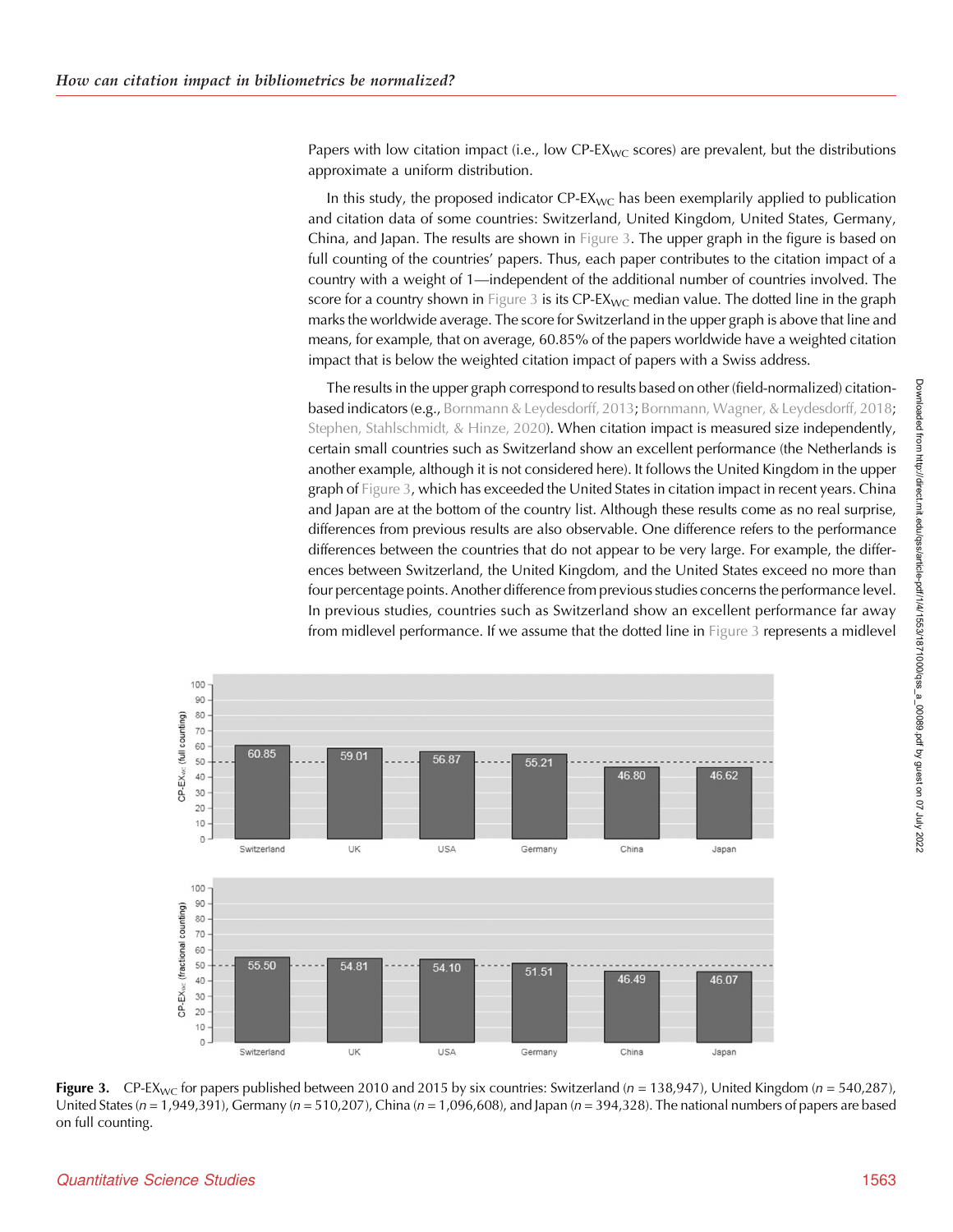performance (50% of the papers worldwide exhibit a lower performance), the best countries (and also the worst) are not far away from 50%. On average, for example, papers from Switzerland are (only) around 10 percentage points above the midlevel performance.

The lower graph in [Figure 3](#page-10-0) is based on fractional counting. Thus, it has been considered that many papers were published by more than one country. In this study (which is based on the SNCS3 impact indicator), the CP-EX<sub>WC</sub> score for a paper has been weighted by the number of countries given on a paper [\(Bornmann & Williams, 2020](#page-14-0)).

The following formula leads to a fractionally counted mean  $\text{CP-}\text{EX}_{\text{WC}}$  score for a country:

$$
mCPEX(F) = \left(\frac{(CPEX_1 * FR_1) + (CPEX_2 * FR_2) + \dots + (CPEX_y * FR_y)}{\sum_{i=1}^{y} FR_i}\right)
$$
(4)

where CPEX<sub>1</sub> to CPEX<sub>v</sub> are weighted by the number of countries given on a paper. For example, if a paper was published by authors from four countries, the paper is weighted by 0.25. The fractional assignment (weighting) is included by the notation FR<sub>i</sub> for paper  $i = 1$  to paper y. The sums of the CP-EX<sub>WC</sub> scores for paper 1 to paper y published by the unit are divided by the sums of the weightings for paper 1 to paper y.

By applying fractional counting, citation impact benefits arising from collaborations are adjusted. As the results in the lower graph in [Figure 3](#page-10-0) show, fractional impact counting changes the national results differently: Whereas larger differences are visible for Switzerland, the United Kingdom, and Germany, the differences are smaller for Japan and China. Compared with the upper graph in [Figure 3](#page-10-0), China and Japan do not really profit from controlling international collaborations in the lower graph: The CP-EX<sub>WC</sub> scores only change from  $46.80\%$  to  $46.49\%$ (China) and 46.62% to 46.07% (Japan). In contrast to China, Switzerland appears to profit significantly in terms of citation impact from international collaboration: Its  $CP$ -E $X_{WC}$  decreases from 60.85% (upper graph) to 55.5% (lower graph). The other two countries that also appear to profit from international collaboration are the United Kingdom and Germany (around four percentage points).

#### 7. DISCUSSION

Because only experts from the same field can properly assess the research of their colleagues, the peer review process is the dominant research evaluation method. Since around the 1980s, the use of indicators in research evaluation has become increasingly popular. One reason might be that "direct assessment of research activity needs expert judgment, which is costly and onerous, so proxy indicators based on metadata around research inputs and outputs are widely used" ([Adams, Loach, & Szomszor, 2016](#page-13-0), p. 2). For [Lamont \(2012\)](#page-14-0), another reason is that "governments have turned to new public management tools to ensure greater efficacy, with the result that quantitative measures of performance and benchmarking are diffusing rapidly" (p. 202). However, peer review and the use of indicators do not have to be incompatible approaches; it is seen as the "ideal way" in research evaluation to combine both methods in the so-called informed peer review process. According to [Waltman and van Eck \(2016,](#page-15-0) p. 542), "scientometric indicators can … be used by the peer review committee to complement the results of in-depth peer review with quantitative information, especially for scientific outputs that have not been evaluated in detail by the committee." In the confrontation of peer review and bibliometrics, one should consider that both methods are related: "citations provide a built-in form of peer review" ([McAllister](#page-14-0) [et al., 1983](#page-14-0), p. 205).

Citation analysis is one of the most important methods in bibliometrics, as the method appears to measure quality issues: "at high frequency, citations are good indicators of utility, significance,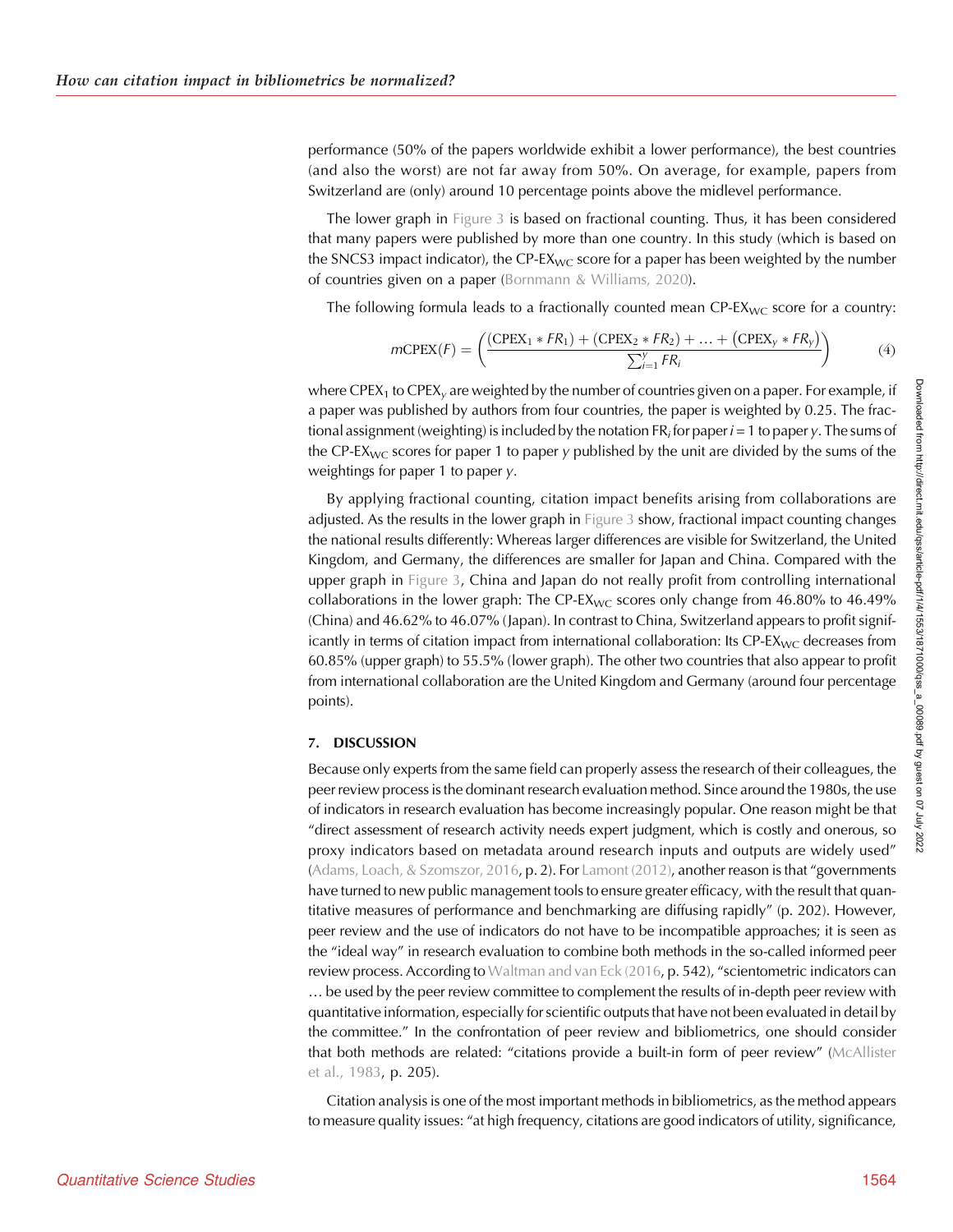even the notion of impact. The late sociologist of science, Robert Merton likened citations to repayments of intellectual debts. The normative process in science requires authors to acknowledge relevant previous contributions" [\(Panchal & Pendlebury, 2012,](#page-15-0) p. 1144). One of the major challenges of citation analyses is the field dependency of citations. If larger units in science are evaluated that are working in many fields, it is necessary to consider these differences in the statistical analyses [\(Bornmann, 2020\)](#page-13-0). According to [Kostoff \(2002\)](#page-14-0), "citation counts depend strongly on the specific technical discipline, or sub-discipline, being examined … The documentation and citation culture can vary strongly by sub-discipline. Since citation counts can vary sharply across sub-disciplines, absolute counts have little meaning, especially in the absence of absolute citation count performance standards" (p. 53; see also [Fok & Franses, 2007](#page-14-0)).

One solution to the problem of field-specific differences in citation counts is to contextualize the results of citation analyses "case by case, considering all the relevant information" (D'[Agostino,](#page-14-0) [Dardanoni, & Ricci, 2017](#page-14-0), p. 826). According to [Waltman and van Eck \(2019\)](#page-15-0), one can "use straightforward non-normalized indicators and to contextualize these indicators with additional information that enables evaluators to take into account the effect of field differences" (p. 295). This might be the best solution if smaller research groups or institutions working in clearly definable fields are evaluated. For this solution, however, it is necessary to involve not only a bibliometric expert in the evaluation but also an expert from the evaluated field to contextualize these indicators. For example, for the identification of research groups working in the same field as the focal group, it is necessary for an expert to identify these groups that can be used for comparison of the focal group. This solution of contextualizing the number of times when research is cited is stretched to its limits when large units such as organizations or countries are addressed in evaluations. These units are multidisciplinary by nature.

Since the 1980s, many different methods have been proposed to field-normalize citations. It has not been possible to establish a standard method until now. In this study, an approach is proposed that combines two previously introduced methods: citing-side normalization and percentiles. The advantage of combining two methods is that their advantages can be integrated into a single solution. Based on citing-side normalization, each citation is field weighted and, therefore, contextualized in its field. The most important advantage of citing-side normalization is that it is not necessary to work with a specific field categorization scheme. The disadvantages of citingside normalization—the calculation is complex and the values elusive—can be compensated by calculating percentiles based on the field-weighted citations. On the one hand, percentiles are well understandable: It is the percentage of papers published in the same year with lower citation impact. On the other hand, weighted citation distributions are skewed distributions including outliers. Percentiles are well suited to assigning the position of a focal paper in such skewed distributions including a field-specific set of papers.

Many different approaches of percentile calculation exist [\(Bornmann, Leydesdorff, et al.,](#page-13-0) [2013\)](#page-13-0). According to [Schreiber \(2013,](#page-15-0) p. 829) "all the discussed methods have advantages and disadvantages. Further investigations are needed to clarify what the optimal solution to the problem of calculating percentiles and assigning papers to PRCs [percentile rank classes] might be, especially for large numbers of tied papers." [Bornmann and Williams \(2020\)](#page-14-0) appear to have found a percentile solution with comparably good properties. In this study, their percentile approach based on weighted citations ( $CP$ -E $X_{WC}$ ) has been applied to the analysis of several countries. The country results are similar to many other published results. This correspondence in the results can be interpreted as a good sign for the new approach: It appears to measure fieldnormalized citation impact in a similar way to other indicators. However, the approach also reveals the importance of measuring citation impact based on fractional counting. Several countries are strongly internationally oriented, which has a larger influence on the results.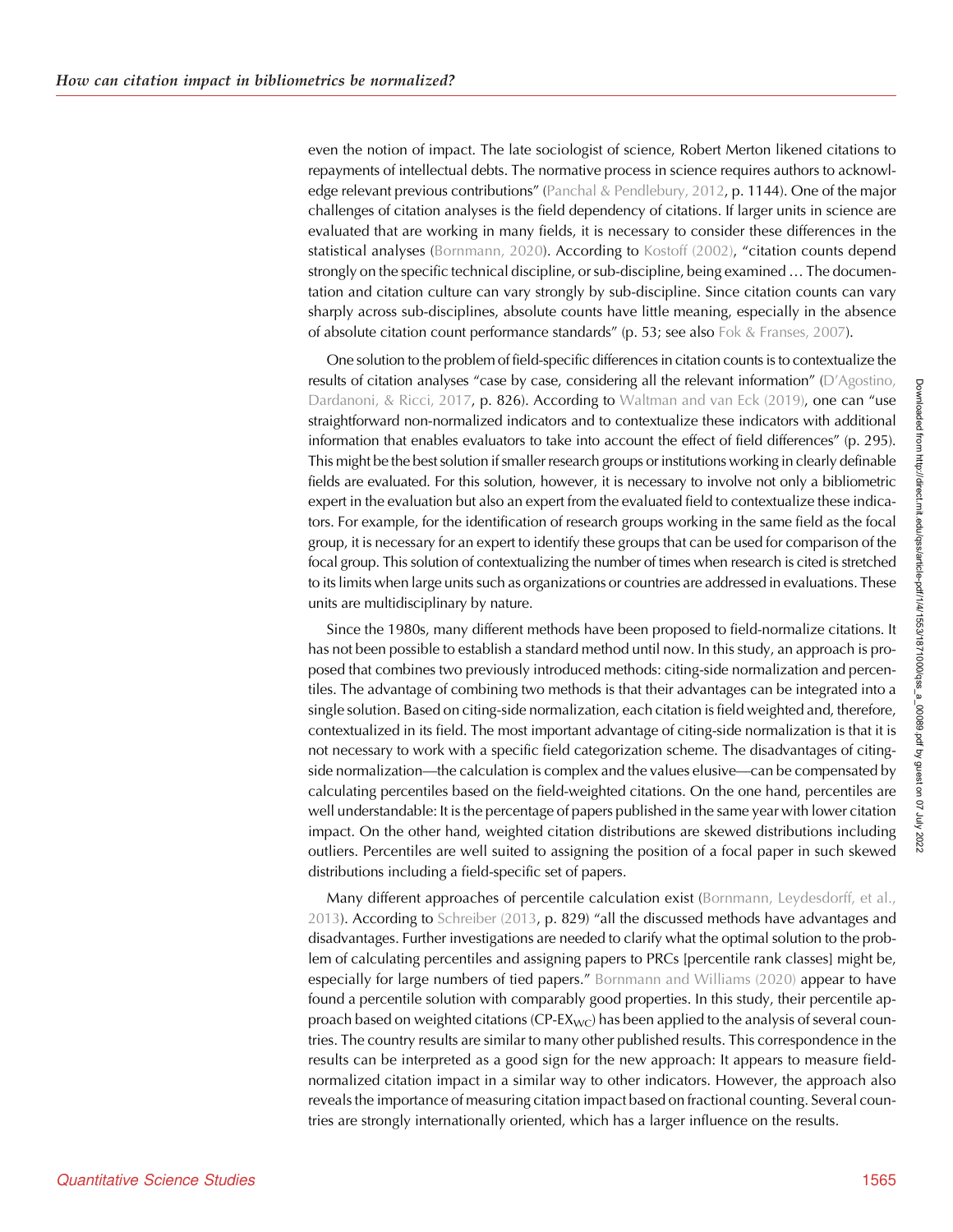<span id="page-13-0"></span>Further studies are necessary to investigate the new approach introduced here. These studies could also focus on other units than those considered in this study (e.g., institutions and research groups). Furthermore, it would be interesting to know how the new approach can be understood by people who are not bibliometric experts: Is it as easy to understand as expected, or are there difficulties in understanding it?

#### ACKNOWLEDGMENTS

The bibliometric data used in this paper are from an in-house database developed and maintained by the Max Planck Digital Library (MPDL, Munich) and derived from the Science Citation Index Expanded (SCI-E), Social Sciences Citation Index (SSCI), and Arts and Humanities Citation Index (AHCI) prepared by Clarivate Analytics, formerly the IP & Science business of Thomson Reuters (Philadelphia, Pennsylvania, USA).

## COMPETING INTERESTS

The author has no competing interests.

## FUNDING INFORMATION

No funding has been received for this research.

## DATA AVAILABILITY

The data cannot be made available in a data repository because the provider of the data (Clarivate Analytics) does not allow this.

## REFERENCES

- Adams, J., Loach, T., & Szomszor, M. (2016). Interdisciplinary research: Methodologies for identification and assessment. Do we know what we are measuring? London, UK: Digital Science.
- Aksnes, D. W., Langfeldt, L., & Wouters, P. (2019). Citations, citation indicators, and research quality: An overview of basic concepts and theories. Sage Open, 9(1). DOI: [https://doi.org/10.1177](https://doi.org/10.1177/2158244019829575) [/2158244019829575](https://doi.org/10.1177/2158244019829575)
- Bornmann, L. (2015). Nature's top 100 revisited. Journal of the Association For Information Science and Technology, 66(10), 2166. DOI: <https://doi.org/10.1002/asi.23554>
- Bornmann, L. (2020). Bibliometrics-based decision trees (BBDTs) based on bibliometrics-based heuristics (BBHs): Visualized guidelines for the use of bibliometrics in research evaluation. Quantitative Science Studies, 1(1), 171–182. DOI: [https://doi](https://doi.org/10.1162/qss_a_00012) [.org/10.1162/qss\\_a\\_00012](https://doi.org/10.1162/qss_a_00012)
- Bornmann, L., Bowman, B. F., Bauer, J., Marx, W., Schier, H., & Palzenberger, M. (2014). Bibliometric standards for evaluating research institutes in the natural sciences. In B. Cronin & C. Sugimoto (Eds.), Beyond bibliometrics: Harnessing multidimensional indicators of scholarly impact (pp. 201–223). Cambridge, MA: MIT Press.
- Bornmann, L., & Daniel, H.-D. (2008). Selecting manuscripts for a high impact journal through peer review: A citation analysis of communications that were accepted by Angewandte Chemie International Edition, or rejected but published elsewhere. Journal of the American Society for Information Science and Technology, 59(11), 1841–1852. DOI: <https://doi.org/10.1002/asi.20901>
- Bornmann, L., & Leydesdorff, L. (2013). Macro-indicators of citation impacts of six prolific countries: InCites data and the statistical significance of trends. PLOS ONE, 8(2), e56768. DOI: [https://doi.org](https://doi.org/10.1371/journal.pone.0056768) [/10.1371/journal.pone.0056768](https://doi.org/10.1371/journal.pone.0056768), PMID: [23418600,](https://europepmc.org/article/MED/23418600) PMCID: [PMC3572076](https://www.ncbi.nlm.nih.gov/pmc/articles/PMC3572076)
- Bornmann, L., Leydesdorff, L., & Mutz, R. (2013). The use of percentiles and percentile rank classes in the analysis of bibliometric data: Opportunities and limits. Journal of Informetrics, 7(1), 158–165. DOI: <https://doi.org/10.1016/j.joi.2012.10.001>
- Bornmann, L., & Marewski, J. N. (2019). Heuristics as conceptual lens for understanding and studying the usage of bibliometrics in research evaluation. Scientometrics, 120(2), 419–459. DOI: <https://doi.org/10.1007/s11192-019-03018-x>
- Bornmann, L., & Marx, W. (2014). How to evaluate individual researchers working in the natural and life sciences meaningfully? A proposal of methods based on percentiles of citations. Scientometrics, 98(1), 487-509. DOI: [https://doi.org/10.1007](https://doi.org/10.1007/s11192-013-1161-y) [/s11192-013-1161-y](https://doi.org/10.1007/s11192-013-1161-y)
- Bornmann, L., & Marx, W. (2015). Methods for the generation of normalized citation impact scores in bibliometrics: Which method best reflects the judgements of experts? Journal of Informetrics, 9(2), 408-418. DOI: <https://doi.org/10.1016/j.joi.2015.01.006>
- Bornmann, L., Marx, W., & Barth, A. (2013). The normalization of citation counts based on classification systems. Publications, 1(2), 78–86. DOI: <https://doi.org/10.3390/publications1020078>
- Bornmann, L., & Mutz, R. (2014). From P100 to P100': A new citationrank approach. Journal of the Association For Information Science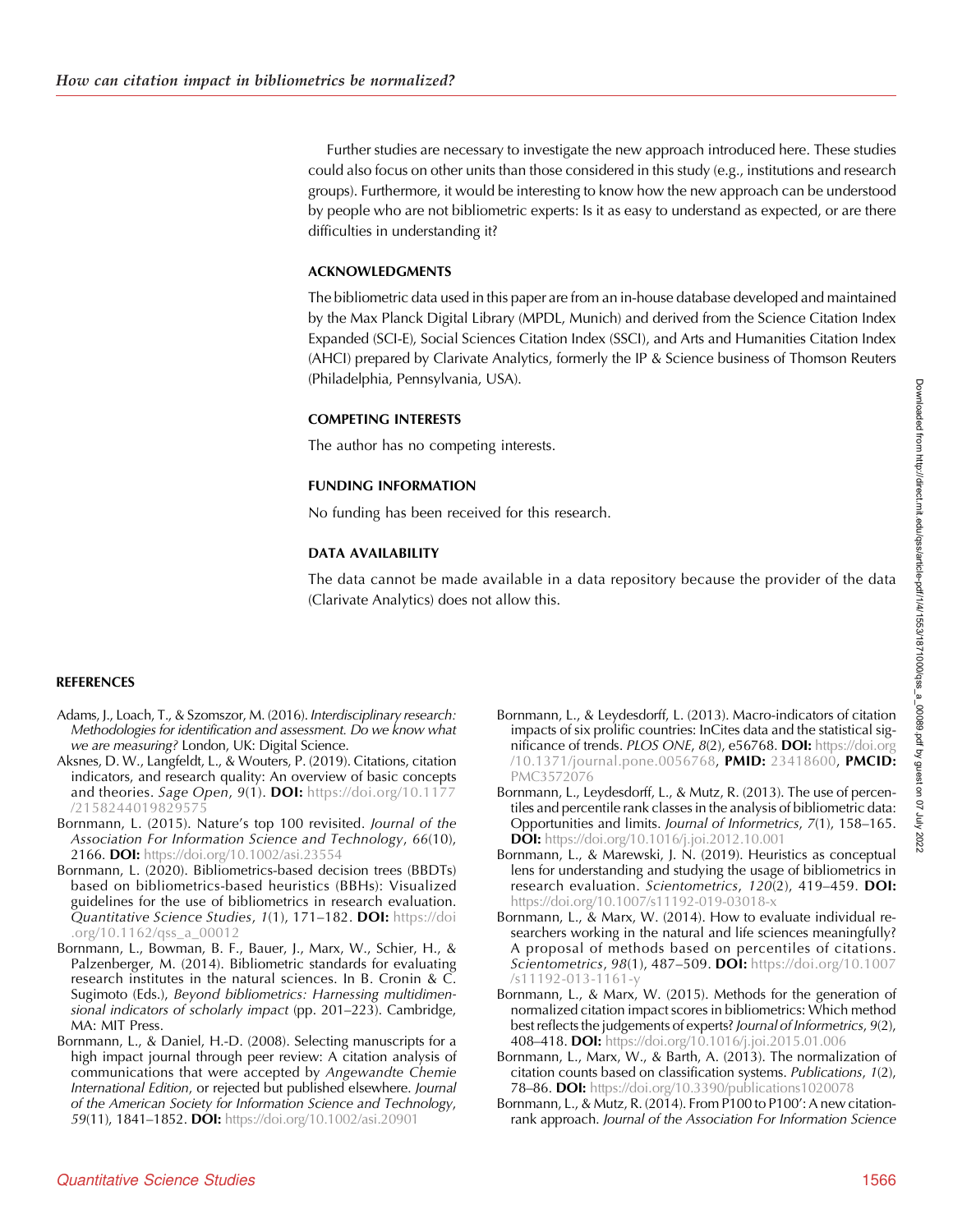<span id="page-14-0"></span>and Technology, 65(9), 1939-1943. DOI: [https://doi.org/10.1002](https://doi.org/10.1002/asi.23152) [/asi.23152](https://doi.org/10.1002/asi.23152)

- Bornmann, L., Schier, H., Marx, W., & Daniel, H.-D. (2011). Is interactive open access publishing able to identify high-impact submissions? A study on the predictive validity of Atmospheric Chemistry and Physics by using percentile rank classes. Journal of the American Society for Information Science and Technology, 62(1), 61–71. DOI: <https://doi.org/10.1002/asi.21418>
- Bornmann, L., Wagner, C., & Leydesdorff, L. (2018). The geography of references in elite articles: What countries contribute to the archives of knowledge. PLOS ONE, 13(3), e0194805. DOI: [https://doi.org/10.1371/journal.pone.0194805,](https://doi.org/10.1371/journal.pone.0194805) PMID: [29579088,](https://europepmc.org/article/MED/29579088) **PMCID: [PMC5868817](https://www.ncbi.nlm.nih.gov/pmc/articles/PMC5868817)**
- Bornmann, L., & Williams, R. (2020). An evaluation of percentile measures of citation impact, and a proposal for making them better. Scientometrics, 124, 1457-1478. DOI: [https://doi.org/10.1007](https://doi.org/10.1007/s11192-020-03512-7) [/s11192-020-03512-7](https://doi.org/10.1007/s11192-020-03512-7)
- Bornmann, L., & Wohlrabe, K. (2019). Normalisation of citation impact in economics. Scientometrics, 120(2), 841-884. DOI: <https://doi.org/10.1007/s11192-019-03140-w>
- Boyack, K. W., & Klavans, R. (2010). Co-citation analysis, bibliographic coupling, and direct citation: Which citation approach represents the research front most accurately? Journal of the American Society for Information Science and Technology, 61(12), 2389-2404. DOI: <https://doi.org/10.1002/asi.21419>
- Colliander, C., & Ahlgren, P. (2011). The effects and their stability of field normalization baseline on relative performance with respect to citation impact: A case study of 20 natural science departments. Journal of Informetrics, 5(1), 101-113. DOI: [https://doi.org/10](https://doi.org/10.1016/j.joi.2010.09.003) [.1016/j.joi.2010.09.003](https://doi.org/10.1016/j.joi.2010.09.003)
- Colliander, C., & Ahlgren, P. (2019). Comparison of publicationlevel approaches to ex-post citation normalization. Scientometrics, 120(1), 283–300. DOI: [https://doi.org/10.1007/s11192-019](https://doi.org/10.1007/s11192-019-03121-z) [-03121-z](https://doi.org/10.1007/s11192-019-03121-z)
- Cox, N. J. (2005). Speaking Stata: The protean quantile plot. Stata Journal, 5(3), 442–460. DOI: [https://doi.org/10.1177](https://doi.org/10.1177/1536867X0500500312) [/1536867X0500500312](https://doi.org/10.1177/1536867X0500500312)
- Crespo, J. A., Li, Y. R., & Ruiz-Castillo, J. (2013). The measurement of the effect on citation inequality of differences in citation practices across scientific fields. PLOS ONE, 8(3). DOI: [https://doi.org/10.1371](https://doi.org/10.1371/journal.pone.0058727) [/journal.pone.0058727](https://doi.org/10.1371/journal.pone.0058727), PMID: [23516542,](https://europepmc.org/article/MED/23516542) PMCID: [PMC3597729](https://www.ncbi.nlm.nih.gov/pmc/articles/PMC3597729)
- D'Agostino, M., Dardanoni, V., & Ricci, R. G. (2017). How to standardize (if you must). Scientometrics,  $113(2)$ ,  $825-843$ . **DOI:** <https://doi.org/10.1007/s11192-017-2495-7>
- de Bellis, N. (2009). Bibliometrics and citation analysis: From the Science Citation Index to cybermetrics. Lanham, MD: Scarecrow Press.
- Egghe, L. (2005). Power laws in the information production process: Lotkaian informetrics. Kidlington, UK: Emerald Group Publishing **Limited. DOI:** [https://doi.org/10.1108/S1876-0562\(2005\)05](https://doi.org/10.1108/S1876-0562(2005)05)
- Fok, D., & Franses, P. H. (2007). Modeling the diffusion of scientific publications. Journal of Econometrics, 139(2), 376-390. DOI: <https://doi.org/10.1016/j.jeconom.2006.10.021>
- Gates, A. J., Ke, Q., Varol, O., & Barabasi, A. L. (2019). Nature's reach: Narrow work has broad impact. Nature, 575(7781), 32–34. DOI: <https://doi.org/10.1038/d41586-019-03308-7>, PMID: [31695218](https://europepmc.org/article/MED/31695218)
- Glänzel, W., & Moed, H. (2013). Opinion paper: Thoughts and facts on bibliometric indicators. Scientometrics, 96(1), 381–394. DOI: <https://doi.org/10.1007/s11192-012-0898-z>
- Hammarfelt, B., & Rushforth, A. D. (2017). Indicators as judgment devices: An empirical study of citizen bibliometrics in research evaluation. Research Evaluation, 26(3), 169–180. DOI: [https://](https://doi.org/10.1093/reseval/rvx018) [doi.org/10.1093/reseval/rvx018](https://doi.org/10.1093/reseval/rvx018)
- Haunschild, R., Schier, H., Marx, W., & Bornmann, L. (2018). Algorithmically generated subject categories based on citation relations: An empirical micro study using papers on overall water splitting. Journal of Informetrics, 12(2), 436-447. DOI: [https://doi](https://doi.org/10.1016/j.joi.2018.03.004) [.org/10.1016/j.joi.2018.03.004](https://doi.org/10.1016/j.joi.2018.03.004)
- Hicks, D., Wouters, P., Waltman, L., de Rijcke, S., & Rafols, I. (2015). Bibliometrics: The Leiden Manifesto for research metrics. Nature, 520(7548), 429-431. DOI: [https://doi.org/10.1038/520429a,](https://doi.org/10.1038/520429a) PMID: [25903611](https://europepmc.org/article/MED/25903611)
- Hirsch, J. E. (2005). An index to quantify an individual's scientific research output. Proceedings of the National Academy of Sciences of the United States of America, 102(46), 16569–16572. DOI: [https://doi.org/10.1073/pnas.0507655102,](https://doi.org/10.1073/pnas.0507655102) PMID: [16275915,](https://europepmc.org/article/MED/16275915) **PMCID: [PMC1283832](https://www.ncbi.nlm.nih.gov/pmc/articles/PMC1283832)**
- Hou, J., Pan, H. X., Guo, T., Lee, I., Kong, X. J., & Xia, F. (2019). Prediction methods and applications in the science of science: A survey. Computer Science Review, 34. DOI: [https://doi.org](https://doi.org/10.1016/j.cosrev.2019.100197) [/10.1016/j.cosrev.2019.100197](https://doi.org/10.1016/j.cosrev.2019.100197)
- Ioannidis, J. P. A., Boyack, K., & Wouters, P. F. (2016). Citation metrics: A primer on how (not) to normalize. PLOS Biology, 14(9), e1002542. DOI: [https://doi.org/10.1371/journal.pbio.1002542,](https://doi.org/10.1371/journal.pbio.1002542) PMID: [27599158](https://europepmc.org/article/MED/27599158), PMCID: [PMC5012555](https://www.ncbi.nlm.nih.gov/pmc/articles/PMC5012555)
- Jappe, A., Pithan, D., & Heinze, T. (2018). Does bibliometric research confer legitimacy to research assessment practice? A sociological study of reputational control, 1972–2016. PLOS ONE, 13(6), e0199031. DOI: [https://doi.org/10.1371/journal.pone.0199031,](https://doi.org/10.1371/journal.pone.0199031) PMID: [29902239](https://europepmc.org/article/MED/29902239), PMCID: [PMC6002049](https://www.ncbi.nlm.nih.gov/pmc/articles/PMC6002049)
- Kostoff, R. N. (2002). Citation analysis of research performer quality. Scientometrics, 53(1), 49-71. DOI: [https://doi.org/10.1023/A](https://doi.org/10.1023/A:1014831920172) [:1014831920172](https://doi.org/10.1023/A:1014831920172)
- Kostoff, R. N., Murday, J. S., Lau, C. G. Y., & Tolles, W. M. (2006). The seminal literature of nanotechnology research. Journal of Nanoparticle Research, 8(2), 193–213. **DOI:** [https://doi.org/10](https://doi.org/10.1007/s11051-005-9034-9) [.1007/s11051-005-9034-9](https://doi.org/10.1007/s11051-005-9034-9)
- Lamont, M. (2012). Toward a comparative sociology of valuation and evaluation. Annual Review of Sociology, 38(1), 201–221. **DOI:** <https://doi.org/10.1146/annurev-soc-070308-120022>
- Leydesdorff, L., & Milojević, S. (2015). The citation impact of German sociology journals: Some problems with the use of scientometric indicators in journal and research evaluations. Soziale Welt, 66(2), 193–204. **DOI:** <https://doi.org/10.5771/0038-6073-2015-2-193>
- Leydesdorff, L., Radicchi, F., Bornmann, L., Castellano, C., & de Nooy, W. (2013). Field-normalized impact factors (IFs): A comparison of rescaling and fractionally counted IFs. Journal of the American Society for Information Science and Technology, 64(11), 2299-2309. DOI: <https://doi.org/10.1002/asi.22911>
- Leydesdorff, L., Wagner, C. S., & Bornmann, L. (2014). The European Union, China, and the United States in the top-1% and top-10% layers of most-frequently cited publications: Competition and collaborations. Journal of Informetrics, 8(3), 606–617. DOI: <https://doi.org/10.1016/j.joi.2014.05.002>
- Lundberg, J. (2007). Lifting the crown—citation z-score. Journal of Informetrics, 1(2), 145–154. DOI: [https://doi.org/10.1016/j.joi](https://doi.org/10.1016/j.joi.2006.09.007) [.2006.09.007](https://doi.org/10.1016/j.joi.2006.09.007)
- Marx, W., & Bornmann, L. (2015). On the causes of subject-specific citation rates in Web of Science. Scientometrics, 102(2), 1823–1827. **DOI:** <https://doi.org/10.1007/s11192-014-1499-9>
- McAllister, P. R., Narin, F., & Corrigan, J. G. (1983). Programmatic evaluation and comparison based on standardized citation scores. IEEE Transactions on Engineering Management, 30(4), 205–211. DOI: <https://doi.org/10.1109/TEM.1983.6448622>
- Milojevic, S. (2020). Practical method to reclassify Web of Science articles into unique subject categories and broad disciplines.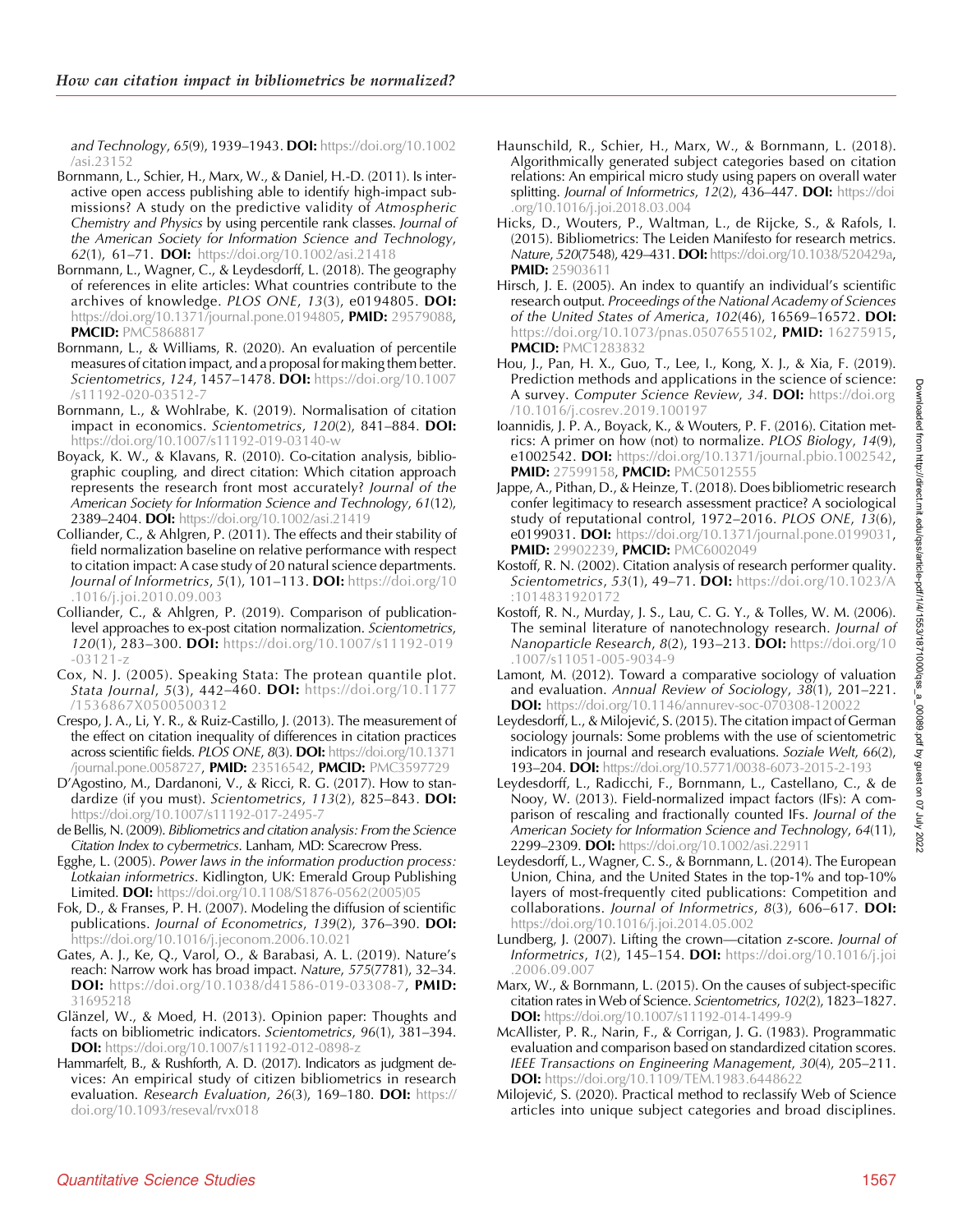<span id="page-15-0"></span>Quantitative Science Studies, 1(1), 183–206. DOI: [https://doi.org](https://doi.org/10.1162/qss_a_00014) [/10.1162/qss\\_a\\_00014](https://doi.org/10.1162/qss_a_00014)

- Mingers, J., & Leydesdorff, L. (2015). A review of theory and practice in scientometrics. European Journal of Operational Research, 246(1), 1–19. DOI: <https://doi.org/10.1016/j.ejor.2015.04.002>
- Moed, H. F. (2017). Applied evaluative informetrics. Heidelberg, Germany: Springer. DOI: [https://doi.org/10.1007/978-3-319](https://doi.org/10.1007/978-3-319-60522-7) [-60522-7](https://doi.org/10.1007/978-3-319-60522-7)
- Moed, H. F., & Halevi, G. (2015). The multidimensional assessment of scholarly research impact. Journal of the American Society for Information Science and Technology, 66(10), 1988–2002. DOI: <https://doi.org/10.1002/asi.23314>
- Narin, F. (1976). Evaluative bibliometrics: The use of publication and citation analysis in the evaluation of scientific activity. Cherry Hill, NJ: Computer Horizons.
- Nosek, B. A., Graham, J., Lindner, N. M., Kesebir, S., Hawkins, C. B., Hahn, C., … Tenney, E. R. (2010). Cumulative and career-stage citation impact of social-personality psychology programs and their members. Personality and Social Psychology Bulletin, 36(10), 1283–1300. DOI: [https://doi.org/10.1177/0146167210378111,](https://doi.org/10.1177/0146167210378111) **PMID:** [20668215](https://europepmc.org/article/MED/20668215)
- Panchal, H., & Pendlebury, D. A. (2012). David A. Pendlebury. Current Science, 103(10), 1144–1145.
- Radicchi, F., & Castellano, C. (2011). Rescaling citations of publications in physics. Physical Review E, 83(4). DOI: [https://doi.org](https://doi.org/10.1103/PhysRevE.83.046116) [/10.1103/PhysRevE.83.046116,](https://doi.org/10.1103/PhysRevE.83.046116) PMID: [21599249](https://europepmc.org/article/MED/21599249)
- Ruiz-Castillo, J., & Waltman, L. (2015). Field-normalized citation impact indicators using algorithmically constructed classification systems of science. Journal of Informetrics, 9(1), 102-117. DOI: <https://doi.org/10.1016/j.joi.2014.11.010>
- Ruocco, G., Daraio, C., Folli, V., & Leonetti, M. (2017). Bibliometric indicators: The origin of their log-normal distribution and why they are not a reliable proxy for an individual scholar's talent. Palgrave Communications, 3, 17064. DOI: [https://doi.org/10](https://doi.org/10.1057/palcomms.2017.64) [.1057/palcomms.2017.64](https://doi.org/10.1057/palcomms.2017.64)
- Schreiber, M. (2013). How much do different ways of calculating percentiles influence the derived performance indicators? A case study. Scientometrics, 97(3), 821-829. DOI: [https://doi.org](https://doi.org/10.1007/s11192-013-0984-x) [/10.1007/s11192-013-0984-x](https://doi.org/10.1007/s11192-013-0984-x)
- Schubert, A., & Braun, T. (1986). Relative indicators and relational charts for comparative assessment of publication output and citation impact. Scientometrics, 9(5-6), 281-291. DOI: [https://doi](https://doi.org/10.1007/BF02017249) [.org/10.1007/BF02017249](https://doi.org/10.1007/BF02017249)
- Seglen, P. O. (1992). The skewness of science. Journal of the American Society for Information Science, 43(9), 628-638. DOI: [https://doi](https://doi.org/10.1002/(SICI)1097-4571(199210)43:9%3c628::AID-ASI5%3e3.0.CO;2-0) [.org/10.1002/\(SICI\)1097-4571\(199210\)43:9<628::AID-ASI5>3.0](https://doi.org/10.1002/(SICI)1097-4571(199210)43:9%3c628::AID-ASI5%3e3.0.CO;2-0) [.CO;2-0](https://doi.org/10.1002/(SICI)1097-4571(199210)43:9%3c628::AID-ASI5%3e3.0.CO;2-0)
- Shu, F., Julien, C.-A., Zhang, L., Qiu, J., Zhang, J., & Larivière, V. (2019). Comparing journal and paper level classifications of science. Journal of Informetrics, 13(1), 202-225. DOI: [https://doi.org](https://doi.org/10.1016/j.joi.2018.12.005) [/10.1016/j.joi.2018.12.005](https://doi.org/10.1016/j.joi.2018.12.005)
- Sjögårde, P., Ahlgren, P., & Waltman, L. (2020). Algorithmic labeling in hierarchical classifications of publications: Evaluation of bibliographic fields and term weighting approaches. Retrieved July 29, 2020, from <https://arxiv.org/abs/2004.08090>
- Smolinsky, L., & Lercher, A. (2012). Citation rates in mathematics: A study of variation by subdiscipline. Scientometrics, 91(3), 911–924. DOI: <https://doi.org/10.1007/s11192-012-0647-3>
- Stephen, D., Stahlschmidt, S., & Hinze, S. (2020). Performance and structures of the German science system 2020. Studies on the German innovation system No. 5-2020. Berlin, Germany: German Centre for Higher Education Research and Science Studies (DZHW).
- Strotmann, A., & Zhao, D. (2010). Combining commercial citation indexes and open-access bibliographic databases to delimit highly interdisciplinary research fields for citation analysis. Journal of Informetrics, 4(2), 194–200. DOI: [https://doi.org/10.1016/j.joi](https://doi.org/10.1016/j.joi.2009.12.001) [.2009.12.001](https://doi.org/10.1016/j.joi.2009.12.001)
- Sugimoto, C. R., & Weingart, S. (2015). The kaleidoscope of disciplinarity. Journal of Documentation, 71(4), 775-794. DOI: <https://doi.org/10.1108/Jd-06-2014-0082>
- University of Waterloo Working Group on Bibliometrics. (2016). White paper on bibliometrics, measuring research outputs through bibliometrics. Waterloo, Canada.
- van Noorden, R., Maher, B., & Nuzzo, R. (2014). The top 100 papers. Nature, 514(7524), 550-553. DOI: [https://doi.org/10.1038](https://doi.org/10.1038/514550a) [/514550a,](https://doi.org/10.1038/514550a) PMID: [25355343](https://europepmc.org/article/MED/25355343)
- van Raan, A. F. J. (2014). Advances in bibliometric analysis: Research performance assessment and science mapping. In W. Blockmans, L. Engwall, & D. Weaire (Eds.), Bibliometrics: Use and Abuse in the Review of Research Performance (pp. 17–28). London, UK: Portland Press.
- van Raan, A. F. J. (2019). Measuring science: Basic principles and application of advanced bibliometrics. In W. Glänzel, H. F. Moed, U. Schmoch, & M. Thelwall (Eds.), Springer Handbook of Science and Technology Indicators (pp. 237–280). Cham, Switzerland: Springer International Publishing. DOI: [https://doi](https://doi.org/10.1007/978-3-030-02511-3_10) [.org/10.1007/978-3-030-02511-3\\_10](https://doi.org/10.1007/978-3-030-02511-3_10)
- Vernon, M. M., Balas, E. A., & Momani, S. (2018). Are university rankings useful to improve research? A systematic review. PLOS ONE, 13(3). DOI: [https://doi.org/10.1371/journal.pone.0193762,](https://doi.org/10.1371/journal.pone.0193762) PMID: [29513762](https://europepmc.org/article/MED/29513762), PMCID: [PMC5841788](https://www.ncbi.nlm.nih.gov/pmc/articles/PMC5841788)
- Vinkler, P. (1986). Evaluation of some methods for the relative assessment of scientific publications. Scientometrics, 10(3–4), 157–177. **DOI:** <https://doi.org/10.1007/BF02026039>
- Waltman, L. (2016). A review of the literature on citation impact indicators. Journal of Informetrics, 10(2), 365-391. DOI: [https://doi](https://doi.org/10.1016/j.joi.2016.02.007) [.org/10.1016/j.joi.2016.02.007](https://doi.org/10.1016/j.joi.2016.02.007)
- Waltman, L., & van Eck, N. J. (2012). A new methodology for constructing a publication-level classification system of science. Journal of the American Society for Information Science and Technology, 63(12), 2378–2392. DOI: <https://doi.org/10.1002/asi.22748>
- Waltman, L., & van Eck, N. J. (2013a). Source normalized indicators of citation impact: An overview of different approaches and an empirical comparison. Scientometrics, 96(3), 699–716. DOI: <https://doi.org/10.1007/s11192-012-0913-4>
- Waltman, L., & van Eck, N. J. (2013b). A systematic empirical comparison of different approaches for normalizing citation impact indicators. Journal of Informetrics, 7(4), 833-849. DOI: [https://doi](https://doi.org/10.1016/j.joi.2013.08.002) [.org/10.1016/j.joi.2013.08.002](https://doi.org/10.1016/j.joi.2013.08.002)
- Waltman, L., & van Eck, N. J. (2016). The need for contextualized scientometric analysis: An opinion paper. In I. Ràfols, J. Molas-Gallart, E. Castro-Martínez, & R. Woolley (Eds.), Proceedings of the 21st International Conference on Science and Technology Indicator (pp. 541–549). València, Spain: Universitat Politècnica de València.
- Waltman, L., & van Eck, N. J. (2019). Field normalization of scientometric indicators. In W. Glänzel, H. F. Moed, U. Schmoch, & M. Thelwall (Eds.), Springer Handbook of Science and Technology Indicators (pp. 281–300). Heidelberg, Germany: Springer. DOI: [https://doi.org/10.1007/978-3-030-02511-3\\_11](https://doi.org/10.1007/978-3-030-02511-3_11)
- Waltman, L., van Eck, N. J., van Leeuwen, T. N., & Visser, M. S. (2013). Some modifications to the SNIP journal impact indicator. Journal of Informetrics, 7(2), 272-285. DOI: [https://doi.org](https://doi.org/10.1016/j.joi.2012.11.011) [/10.1016/j.joi.2012.11.011](https://doi.org/10.1016/j.joi.2012.11.011)
- Waltman, L., van Eck, N. J., van Leeuwen, T. N., Visser, M. S., & van Raan, A. F. J. (2011). Towards a new crown indicator: Some